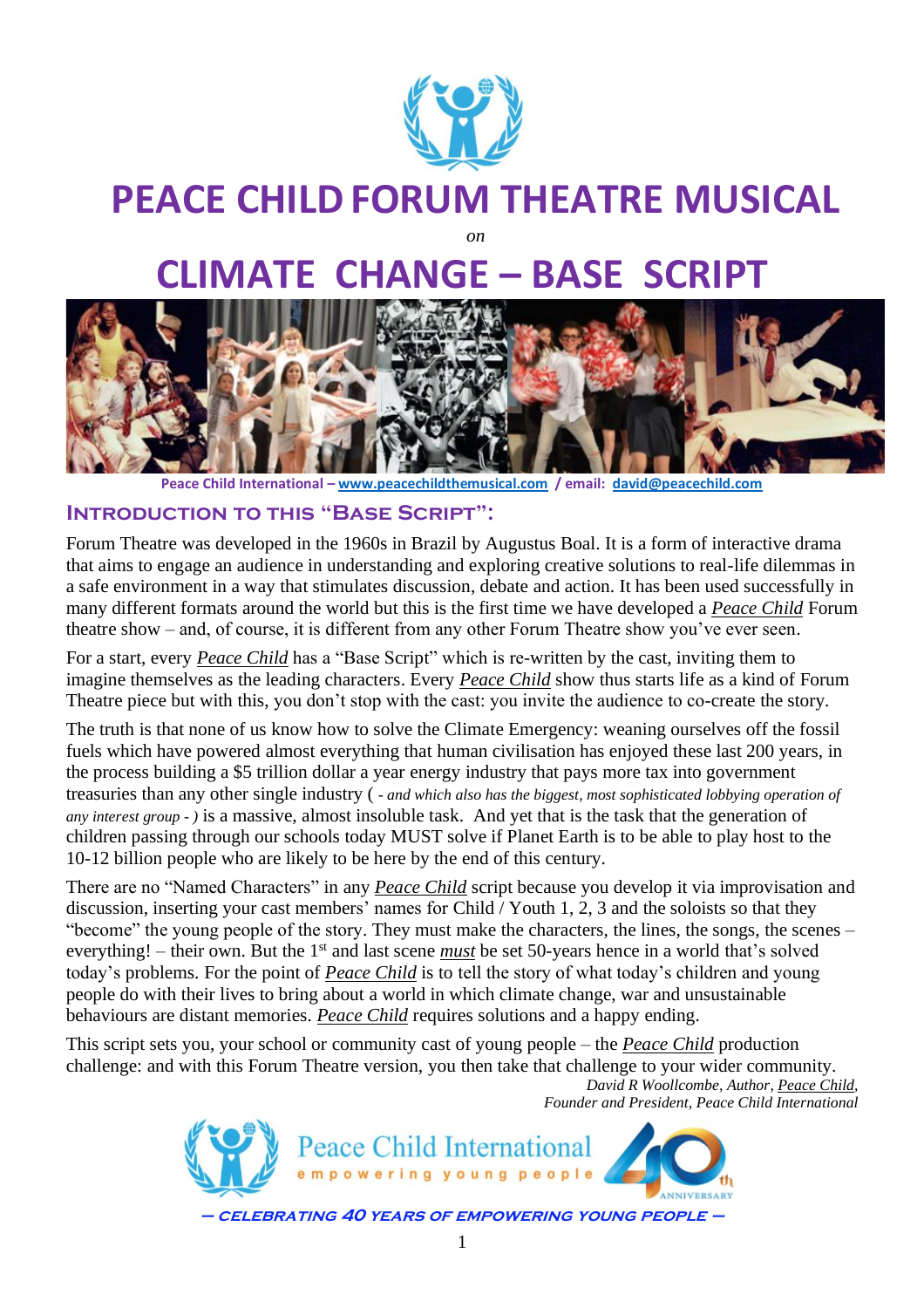# **PRODUCTION NOTES**

**Cast:** *Peace Child*'s flexibility starts with its casting: in this Base Script, we envision a whole school or community group creating an intergenerational cast of +/- 30 aged 9 to 90. But by doubling up roles and using good actor-singers, you can reduce this number to 10-15. And you can adapt the script to be suitable for young people of a single age group *(10-25 years),* location and language:

|                  | ັ                                           |                                                                                |                                      |
|------------------|---------------------------------------------|--------------------------------------------------------------------------------|--------------------------------------|
| <b>CHILDREN:</b> | YOUTH:                                      | <b>ADULT "INTERLOCUTORS":</b>                                                  | <b>ELDERS:</b>                       |
| Child 1          | Youth 1                                     | Advertiser                                                                     | Master / Mistress of Ceremonies (MC) |
| Child 2          | Youth 2                                     | Activist (1)                                                                   |                                      |
| Child 3          | Youth 3                                     | Activist (2)                                                                   |                                      |
| Child 4          | Youth 4                                     | Activist (3)                                                                   |                                      |
| Child 5          | Youth 5                                     | Media Executive                                                                |                                      |
| Child 6          | Youth 6                                     | General                                                                        |                                      |
| Child 7          | Youth 7                                     | Member of Parliament (MP)                                                      |                                      |
| Child 8          | Youth 8                                     | Business Leader                                                                |                                      |
|                  | $+$ Soloists & small Chorus (4 -10 persons) | $+$ a 9 <sup>th</sup> Adult "Interlocutor": - the UN Diplomat who is recorded; |                                      |
|                  |                                             |                                                                                |                                      |

**Set:** Bare Stage with wings / off stage area. The auditorium should, if possible, be set out with the audience seated around tables, dinner-theatre style, not in serried rows, theatre-style. *(This makes the Forum / World Café scene more effective.)* Use a thrust stage if you can to bring the action forward into the audience. There's a screen at the back with video projector; simple on/off lighting; decent sound / PA system for videos + music backtracks and/or live band or keyboard. The main piece of "scenery" is a big desk which the cast moves from one side of the stage to the other; seats, chairs or couches + a Potted Plant which the cast move on/off stage as needed.



**Songs:** *Peace Child* is a musical: it's beating heart are the songs written by David Gordon, some of which were recorded by his brother, pop superstar, Cat Stevens. So this Base Script includes them. But – most Forum Theatre pieces do not have music – so you can do it without any of them: you can launch straight into the dialogue of Scene ONE – and close on the dialogue of Scene TWELVE. For the Entr'Actes, you can use humming, drums, woodwind improvisations, mime, or extracts from TV documentaries or popular dramas that relate to the upcoming sector dialogue. Or you can create your own songs, raps, poems or stand-up comedy links. Over to you!

If you do use original *Peace Child* songs, we can help you with videos, scores *(in Sibelius and PDF)*, instrumental backing tracks and sung audio tracks. Links to these are listed under each song.

**Screen Backdrops & Videos:** These are currently in preparation for the 1<sup>st</sup> Production and will then be available on the website for future Casts and Producers. Here are the ones currently in preparation:

| <b>PLOT VIDEOS:</b> (Required)      | <b>SONGS:</b>                    | <b>BACKDROPS:</b> (Powerpoint Slides)          |
|-------------------------------------|----------------------------------|------------------------------------------------|
| State of the Planet Animation: 2075 | Peace Day (Indonesia)            | 2075 UN Day Festival Slide                     |
| State of the Planet Animation: 2022 | Let's Make Peace (Poland)        | Advertiser's Office Slide                      |
| UN Diplomat Dialogue                | Child for a Day (Arab / English) | Activists' HO Slide                            |
|                                     | World (David Essex)              | Media Exec's Newsroom Slide                    |
|                                     |                                  | General's Barrack-room Office                  |
|                                     |                                  | MP's Waiting Room slide                        |
|                                     |                                  | Business Leader's sumptuous Office             |
|                                     |                                  | World Café ' <i>What would you do?</i> ' Slide |
|                                     |                                  | The Global Strike – Slide Sequence             |
|                                     |                                  | $+$ other slides as requested by the Cast      |
|                                     |                                  |                                                |

 $\overline{2}$ 

\* \* \*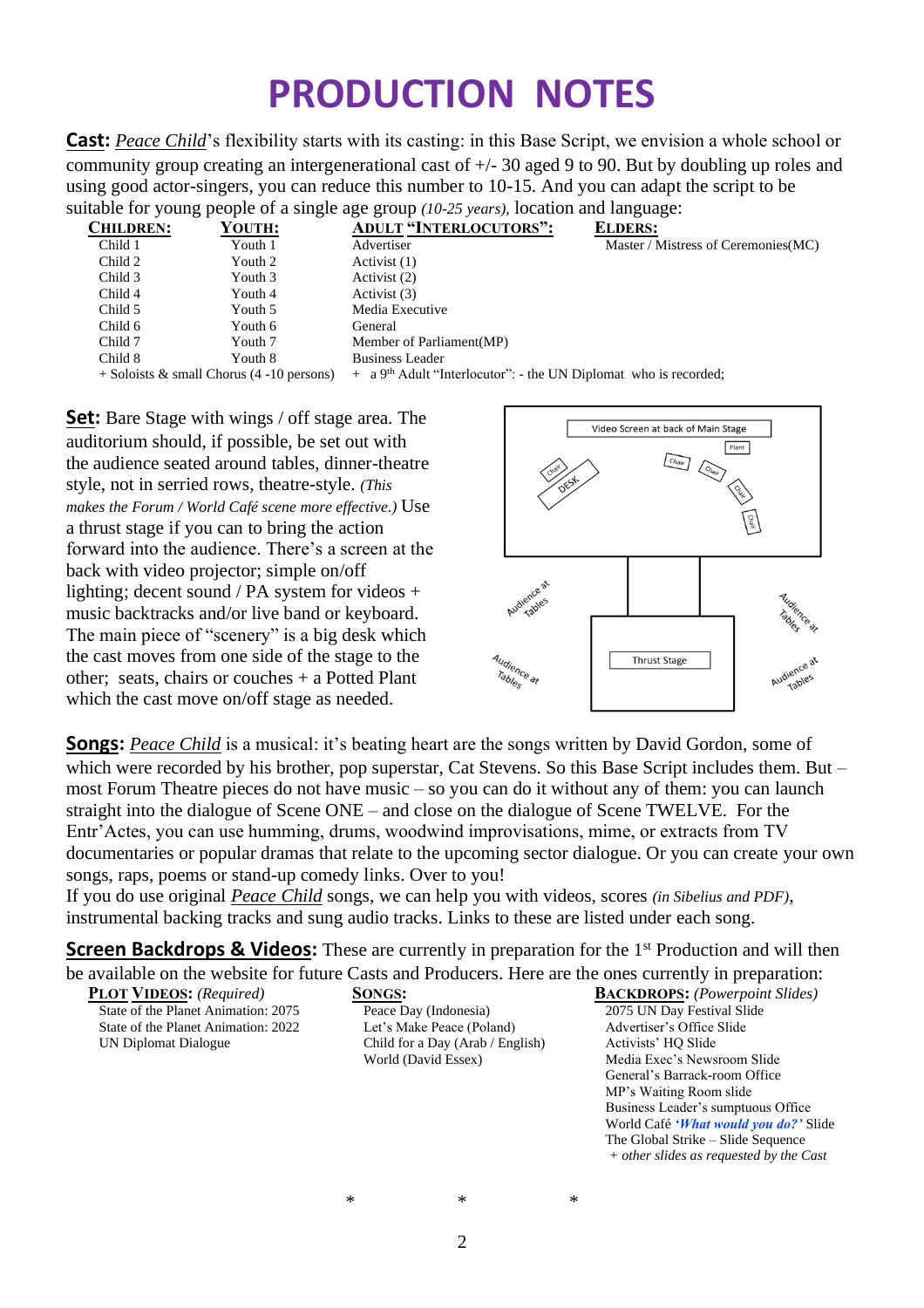**Scene ONE – UN Day 2075**: *VIDEO opening: if you have a video projector and a screen at the back of stage, the easiest way to do this scene is to run the [Indonesian Recording](https://www.youtube.com/watch?v=RSk1Mrbu2t0&list=PL_qdrSQ9jyOytAElZ_ZEUpmMbd4ohxuv4&index=1) of the song.* 

*The cast run on stage chattering excitedly to each other as this title slide comes up on the screen at the back:* 



# **United Nations Day Festival**

# **24th October 2075**

- Child 1 Quick it's beginning!
- Child 2 Sssh! Quiet! I can't hear if it's saying anything.
- Child 3 Do we get lunch before the ceremony or afterwards?
- Child 4 Afterwards, I think….
- Child 1 Come on settle down

*They throw themselves on to bean bag cushions to watch still chattering amongst themselves. The Master/Mistress of Ceremonies(MC) appears upstage right and walks down between them:*

- MC Happy Peace Day!! Happy Peace Day children here and around the world!
- All Happy Peace Day, Story-teller!
- Child 2 Where's it coming from this year?
- MC Jakarta, Indonesia!
- Child 3 Where?
- Child 4 Indonesia
- Child 5 Where's that?!
- MC Ssh! It's starting.....

*The song starts on the screen – and the scene carries on as written below from the end of the Song.* 

# *ALTERNATIVELY*

#### **Scene ONE – UN Day 2075**: *If you have good soloists, a chorus, dancers and a great choreographer – you can do the classic live Peace Day opening:*

*A spotlight splits the darkness. A soloist emerges singing the opening lines of the Peace Day anthem:*

#### **Song:** *Peace Day*

[\[click here](http://www.peacechildthemusical.com/wp-content/uploads/2018/10/Peace-Day-Instrumental.m4a) for Video] [\[click here](http://www.peacechildthemusical.com/wp-content/uploads/2018/10/Peace-Day-NR.m4a) for Score] [click here for Song - with vocals] [click here for Song - instrumental]

Soloist Come into my Joy! Come into my Pain! Come – you be a friend of mine! I'll be the same.

*Soloists then emerge from every corner of the theatre, repeating the same anthemic chorus two more times. Then the band comes in – and two soloists meet each other on the main stage singing:*

| Soloist 1:      | As I go through my years with many passing fears<br>I've never seen my quiding light,<br>The clouds in front of me won't ever let me see<br>And I'm so weary of the night |
|-----------------|---------------------------------------------------------------------------------------------------------------------------------------------------------------------------|
| Soloist 2:      | I've tried so many times to read between the lines<br>But the words keep turning round<br>And a thousand fears are ringing in my ears<br>And 'm so weary of the sound -   |
| Soloists 1 & 2: | So give me Peace enough, Peace enough, peace enough!                                                                                                                      |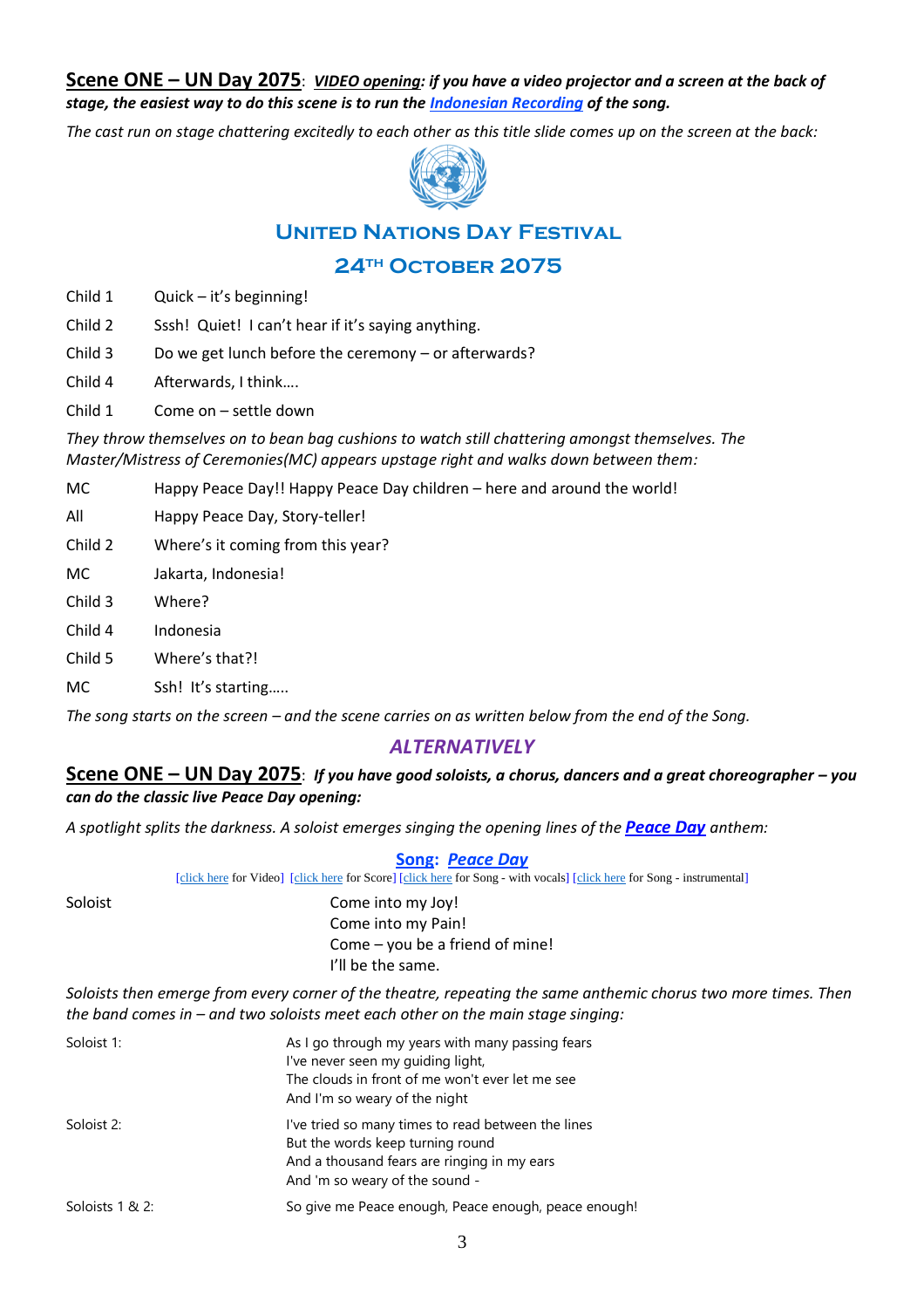So give me peace enough for peace of mind,

Everything coming up sunshine. (Repeat  $x$  1)

*The Theatre is engulfed with the children of the Chorus – dressed in white waving streamers – entering down every aisle, greeting the audience and singing and clapping their hands to the upbeat tempo:*

| Come into my joy,                 |
|-----------------------------------|
| Come into my pain                 |
| Come - you be a friend of mine    |
| I'll be the same. (Repeat $x 1$ ) |
|                                   |

*Part of the chorus moves on stage forming a tableau with the soloists. Together they create a space into which the dancers process, streamers poised. The Chorus & soloists sing majestically:*

| <b>Chorus:</b> | PEACE DAY PEACE DAY WE ALL SAY! |
|----------------|---------------------------------|
|                | HAPPY WORLD, HAPPY DAY!         |
|                | WEAR A LEAF AND SHOW THE WAY    |
|                | CELEBRATING THIS PEACE DAY!     |

*The music switches back into fast tempo: the dancers start a fast, festive dance and the whole cast sways in rhythm with the music as they sing:*

| <b>Chorus:</b> | Peace Day Peace Day we all say<br>Happy world, holiday,<br>Wear a leaf and show the way<br>Celebrating this Peace Day!             |
|----------------|------------------------------------------------------------------------------------------------------------------------------------|
|                | Peace Day, Peace Day - sing and dance<br>It will be a big romance<br>People of the world as one<br>Peace Day, Peace Day has begun. |
|                | Celebrations, jubilations<br>Laughter, shouting - lots of fun.<br>Singing dancing - take your partner<br>Celebrations have begun.  |
|                | Celebrations, jubilations<br>Laughter shouting - join the fun!<br>Smiling dancing - grab a partner<br>Happiness for everyone!      |
|                | Peace Enough for all mankind<br>Healthy body, happy mind<br>Faith and love, the world as one -<br>Peace Day, Peace Day has begun.  |
|                | Come into my joy,<br>Come into my pain<br>Come - you be a friend of mine<br>I'll be the same! (Repeat $x$ 2)                       |
|                |                                                                                                                                    |

*As the final choruses are repeated, the chorus floods on to the stage, filling it with smiling, happy, swaying children. The number builds to a spectacular climax; the dancers form a tableau with the chorus: hold for a moment as the audience applauds. Then they break and fall into each other's arms wishing each other "Happy Peace Day!" – like it was Christmas in Midsummer.*

All Happy Peace Day! Happy Peace Day!

*Into this mele, walks the Master – or Mistress – of Ceremonies (MC) – an elder actor, or a child greyed up. In a classroom setting, s/he can be dressed like a normal teacher. If you're going for a more esoteric, otherworldly look, s/he could be dressed in a robe with a half-mask, like a Greek Chorus. Whichever way, the chorus and soloists are thrilled to see him/her – and gather round excitedly wishing "Happy Peace Day!"*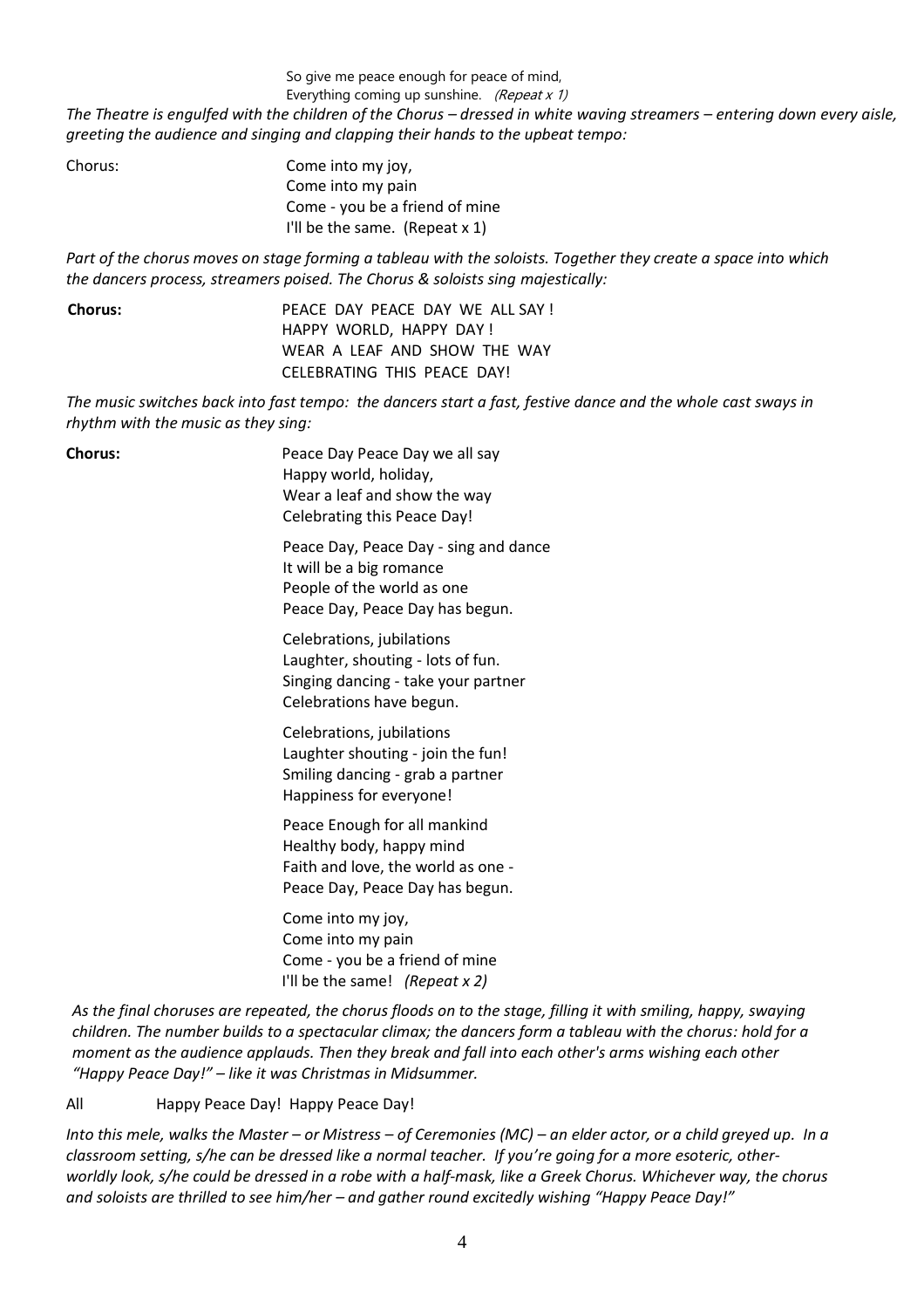MC Happy Peace Day, Everyone - !

Child 1 Did you get the data sets?!

MC I did

All *(Excitedly together)* So how are we doing? Is it getting worse or better? How long have we got?

MC Calm down! Patience: the whole report will go live in just a moment…

*On the screen at the back of the stage, a prompt card comes up announcing:*



# **United Nations Day State of the Planet Report 24th October 2075**

*[to be released at 12.00 EST]*

- MC As usual there's good news and bad news.
- Child 2 What's the good news?
- MC Lot's of good things: Population appears to be stabilising at around 10 billion fertility rates are falling and there's a good chance that next year, population will actually be lower.
- All *(severally)* Great! That's fantastic! Well done us!!
- Child 3 And the bad news?
- MC To put it simply, we're still too greedy and selfish: the planetary overdraft is much worse...
- All *(despondently / severally)* Oh No! That's terrible! Aaargh! … etc.
- MC  $\blacksquare$  And the Inequality Index is getting wider –
- All *(severally)* Noooo! I thought we'd cracked that one; that's so selfish bad disgusting!
- MC And most of us a big majority are not keeping to our Personal Carbon Budgets…
- All *(severally)* That's not fair! How dare they?! They've got to do more prosecutions!
- Child 4 Are we going to have to go on strike again?
- MC Maybe. But we'll get to that in a moment. First as you may have noticed we've got visitors *(indicates the audience)*
- Child 5 *(peering at them with some distaste)* Who are they?
- Child 6 Where did they come from?
- MC They've time-travelled forward from my childhood to give themselves hope that the world can be saved…
- Child 7 But you knew that?!
- MC We do now! Back then in the dark days of the 2020s, it was far from certain. You know the story – but they don't! They've probably never even heard of a Personal Carbon Budget!
- Child  $8$  So what? Are we going to tell them!
- Child 4 The whole story?
- MC Yes! The lower  $6<sup>th</sup>$  have rehearsed it all up!
- Child 1 Can we watch too?
- MC Of course! Do you remember how it starts?
- Child 3 Today on UN Day watching a State of the Planet Report from the UN
- Child 4 Like we're doing today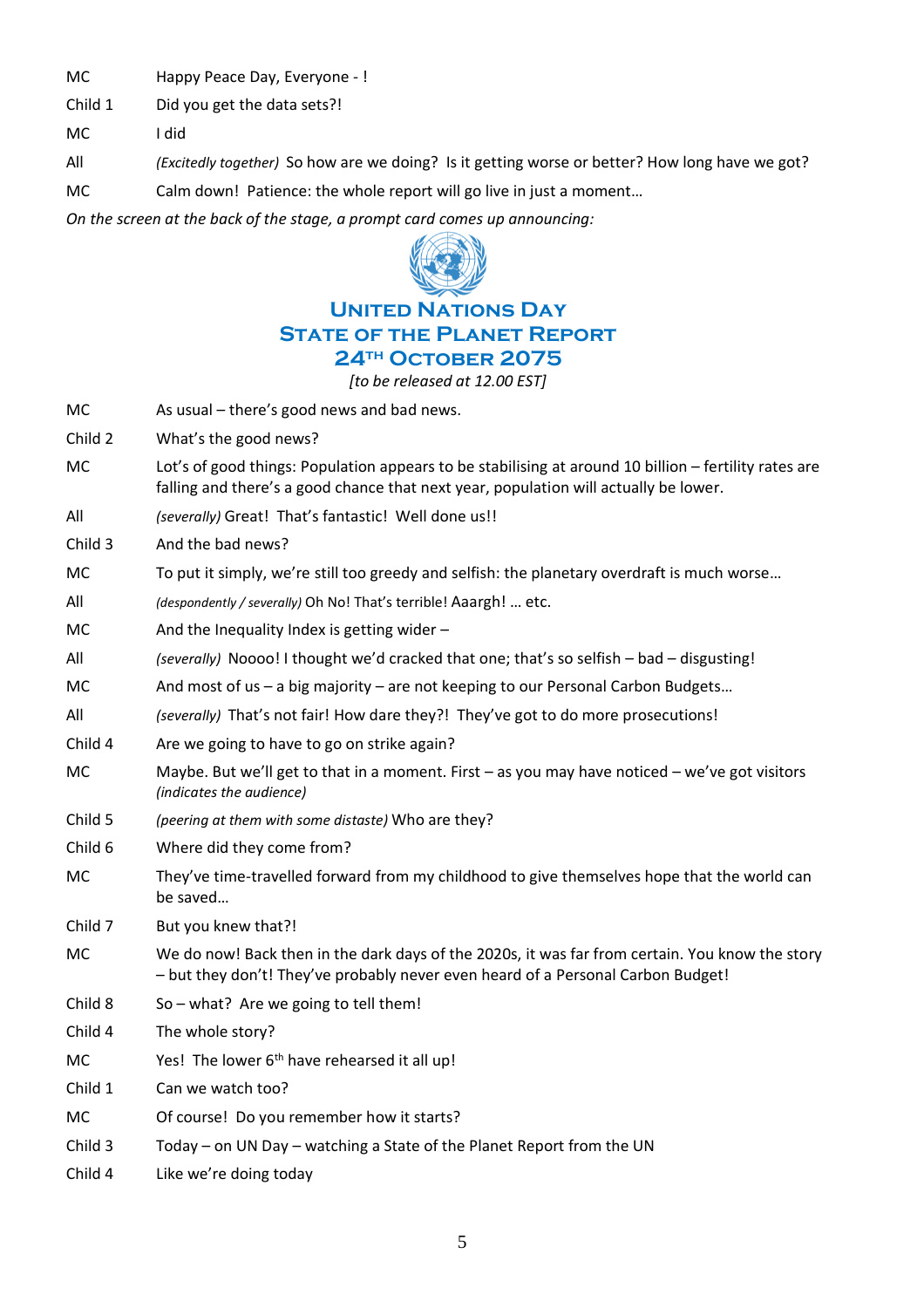MC Exactly right! And we have the recording of that 1<sup>st</sup> UN Day State of the Planet Update that started it all off. So – let's travel back in time to when I was your age – sitting sullenly in school as some dull teacher told us that we had to watch a special broadcast from the United Nations. But it wasn't dull at all. It was all presented by young people, and it was, in fact, terrifying!

# **Scene TWO – State of the Planet 2022**:

*Music starts – Intro to* **Song:** *[World](https://www.youtube.com/watch?v=wFHvPb3gegY). On the screen at the back of the stage, a prompt card changes to:*



# **United Nations Day State of the Planet Report 24th October 2022**

*Again, you can choose to let the [David Essex Video](https://www.youtube.com/watch?v=wFHvPb3gegY) run with the Data sets. Better is to bring forward a soloist to sing the song live – with the chorus standing behind, joining in at the second stanza:*

#### **Song:** *World*

[\[click here](https://www.peacechildthemusical.com/wp-content/uploads/2021/06/World-backtrack-in-E.mp4) for Video] [\[click here](http://www.peacechildthemusical.com/wp-content/uploads/2018/10/World.m4a) for Score] [click here for Song - with vocals] [click here for Song - instrumental]

| Soloist          | World! – look at the way we are<br>Look at the things we do<br>Look at the words we say<br>Life! - look at the way we live<br>Look at the love we had,<br>Look at the things we made! |
|------------------|---------------------------------------------------------------------------------------------------------------------------------------------------------------------------------------|
| Soloist & Chorus | Gone! - gone are all those lovely days<br>Gone are all the peaceful ways<br>All that's left is old and grey<br>And our world is fading<br>Our world is dying - today!                 |

*In the 15 x 'beats' of the song – we see the statistics about the state of the planet – most extremely depressing. The documentary dialogue explaining continues on screen but the sound fades as the children react to it:* 

| Child 1 | Was it really?                                                                                                                             |
|---------|--------------------------------------------------------------------------------------------------------------------------------------------|
| MC.     | Was it really what?                                                                                                                        |
| Child 2 | Was it really dying?                                                                                                                       |
| MC      | I'm afraid it was!                                                                                                                         |
| Child 3 | Why?!                                                                                                                                      |
| Child 4 | How could the grown-ups let it get that bad?                                                                                               |
| MC      | Greed – carelessness – ignorance. People really don't want to change their behaviours until they're<br>absolutely forced to                |
| Child 5 | Even if it cost them the planet?!                                                                                                          |
| Child 6 | What were they thinking?!                                                                                                                  |
| Child 7 | Crazy people!                                                                                                                              |
| МC      | Yes – but you can't get people to change their behaviours by insulting them: you have to be a bit<br>diplomatic.                           |
| Child 8 | Yes – but you've got to stop them being bonkers!! If the whole planet was in danger, the first thing to<br>do is to stop it getting worse. |
| Child 1 | But HOW?                                                                                                                                   |
| Child 2 | What did you do?                                                                                                                           |
| MC      | Watch – and let the Lower $6th$ tell you, and our time-travel visitors, the story                                                          |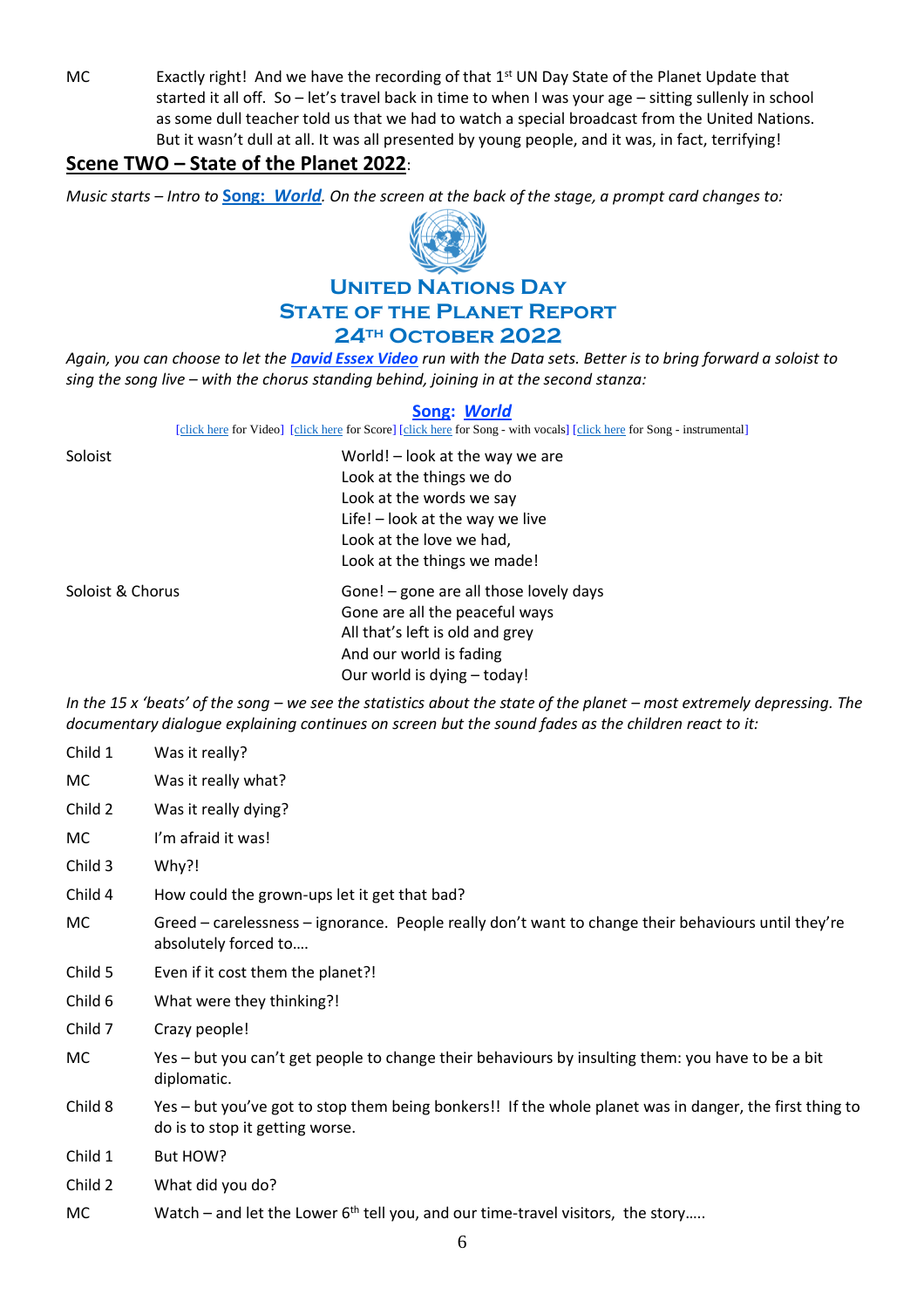*The Children get up and move to the side of the stage. They slouch on the bean bags, watching as the older Youth come on, arranging the set with chairs and stools, facing each other. The Youth watch the screen – dumbstruck.* 

| Youth 1<br>Youth 2<br>Youth 3 | Switch it off!<br>l've seen enough!<br>I can't believe any of that!?                                                                                                                                |                  |
|-------------------------------|-----------------------------------------------------------------------------------------------------------------------------------------------------------------------------------------------------|------------------|
| Youth 4                       | That has to be fairy stories!                                                                                                                                                                       |                  |
| Youth 5                       | It couldn't possibly be that bad?!                                                                                                                                                                  |                  |
| Youth 6                       | A billion people dead because of climate change in our lifetimes?!                                                                                                                                  |                  |
| Youth 7                       | Impossible!                                                                                                                                                                                         |                  |
| Youth 8                       | But what if it is true?                                                                                                                                                                             |                  |
| Youth 1                       | Tell us it's not true? (s/he asks the MC who has now become a teacher)                                                                                                                              |                  |
| MC                            | I'm afraid it is. You can't argue with the facts - and the fact is, we're running out of planet!                                                                                                    |                  |
| Youth 2                       | But the sun comes up every morning; there's food in the supermarkets, the butchers, the bakeries! Clothes in the<br>shops. Trains are running - people are going to work Nothing seems to be wrong! |                  |
| МC                            | That's what makes it so difficult: by the time everyone realises how bad it all is $-$ it will be too late to do anything<br>about it.                                                              |                  |
| Youth 3                       | You mean we should do something about it now?                                                                                                                                                       |                  |
| МC                            | If you want to have a planet that's safe for you - and your children's - to live on, you HAVE to. Now!!                                                                                             |                  |
| Youth 4                       | But what?                                                                                                                                                                                           |                  |
| Youth 5                       | What can a bunch of kids do?                                                                                                                                                                        |                  |
| MC                            | You could do another School Strike - like Greta Thunberg: that got people's attention.                                                                                                              |                  |
| Youth 6                       | But that was all it did.                                                                                                                                                                            |                  |
| Youth 7                       | It didn't solve anything.                                                                                                                                                                           |                  |
| Youth 8                       | <i>(to the MC)</i> So what do YOU think is the nub of the problem?                                                                                                                                  |                  |
| МC                            | Me?                                                                                                                                                                                                 |                  |
| All                           | Yes you!                                                                                                                                                                                            |                  |
| МC                            | What do I know?! I'm just a humble school teacher.                                                                                                                                                  |                  |
| Youth 1                       | Well – we've got to start somewhere                                                                                                                                                                 |                  |
| МC                            | I can give you my opinion – and my opinion is that the nub of the problem is consumption: we're all buying and<br>eating and using too much stuff. Stuff we don't really need.                      |                  |
| Youth 2                       | So that's advertising for you! My Dad's in advertising and he's always saying that it's a wonderful job to be<br>"driving consumption in the market place!"                                         |                  |
| МC                            | Whereas - if you guys want to save the planet from catastrophic climate change - you need to be driving less<br>consumption in the market place.                                                    |                  |
| Youth 1                       | How do you advertise to achieve less consumption?                                                                                                                                                   |                  |
| Youth 2                       | I guess you could use the same techniques to drive a different message.                                                                                                                             |                  |
| Youth 3                       | Is that even possible?                                                                                                                                                                              |                  |
| Youth 2                       | I've no idea. Let's go talk to him!                                                                                                                                                                 | <b>BLACK OUT</b> |

**Entr'acte**: The Entr'acte allows the cast to change the scenery for each new scene: remember, you can use the song extract to cover – but you can also use hums, drumming, mime, a stand-up comedy routine or a video documentaries or dramas. Discuss with your cast what they want between scenes:

For this Scene, the cast place the Big Desk Stage Left and set up an office space with a potted plant in the corner:

#### **[Song: World so Blind](https://www.youtube.com/watch?v=mKzakGp4kmw)**

|         | [click here for Video] [click here for Score] [click here for Song - with vocals] |
|---------|-----------------------------------------------------------------------------------|
| Soloist | For every gain there is a natural loss                                            |
|         | In every church a temple and a mosque                                             |
|         | For every paradise there must be a hell                                           |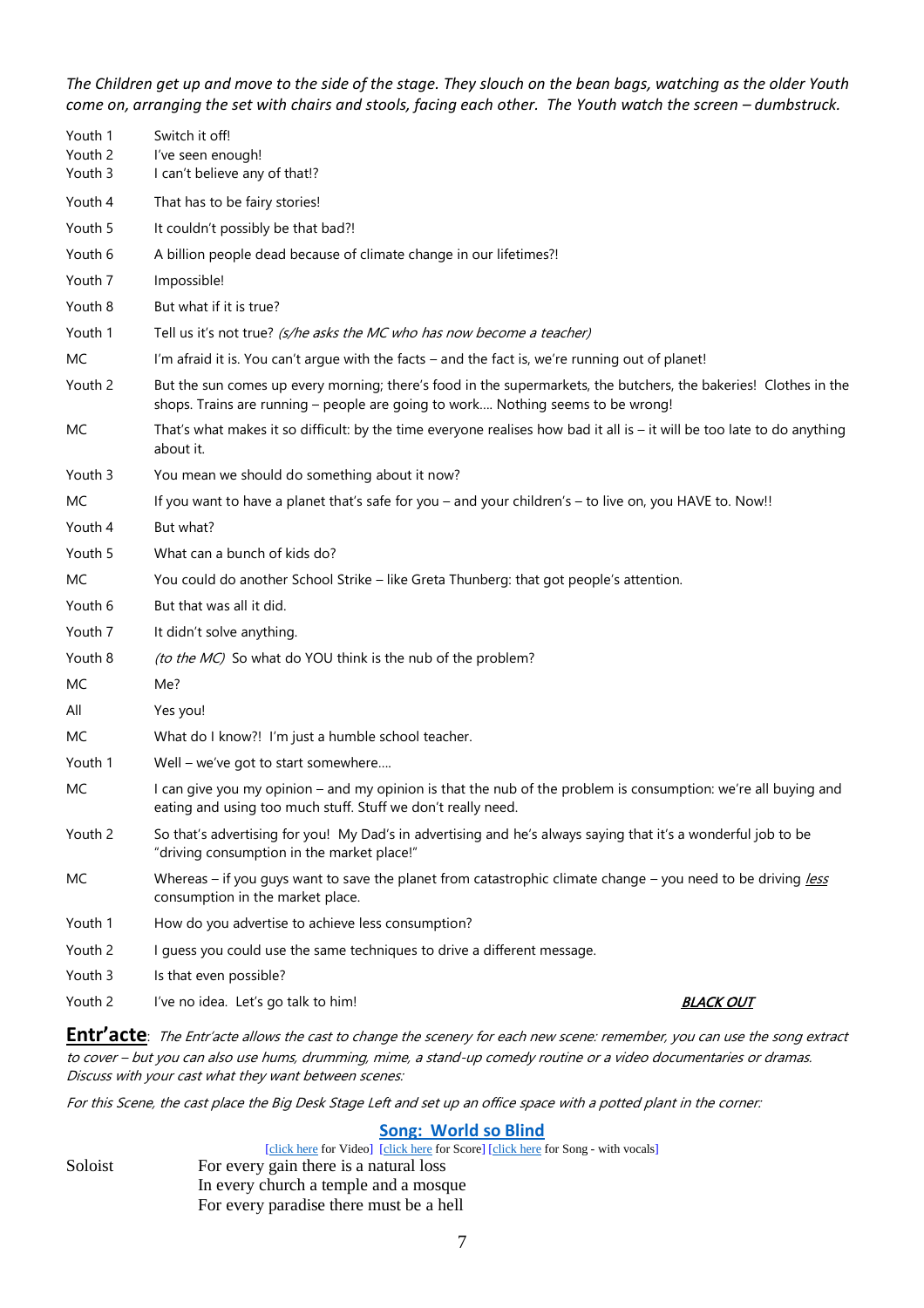In every saint a devil dwells For every mountain there must be a plain In every sea a piece of land

Soloist  $& Chorus$  But what we gonna do when it all runs out What we gonna say when its to late Are we going to blame it all on someone else Just not ourselves

**Scene THREE – Advertising**: *The advertising man comes on – sharp suit, firm handshake, a sense of extreme self-confidence that is shared by most of the individuals that the youth talk to.*

| Advertiser: | Wow! This is quite a delegation. Should I get you some more chairs?                                                                                                          |
|-------------|------------------------------------------------------------------------------------------------------------------------------------------------------------------------------|
| Youth 2     | No-it's fine, Dad!                                                                                                                                                           |
| Advertiser: | So – what can I do for you?                                                                                                                                                  |
| Youth 1     | I suppose you saw the UN Day State of the Planet Report on Tuesday?                                                                                                          |
| Advertiser: | I didn't actually. I find the news distracts me from my work - and it's often so depressing! Why<br>upset yourselves?!                                                       |
| Youth 6     | Better to be upset than to wake up and find the planet died while you were sleeping!                                                                                         |
| Youth 3     | If you were going on a long journey -                                                                                                                                        |
| Youth 4     | - by car or by plane!                                                                                                                                                        |
| Youth 3     | You'd want to know you'd got enough fuel in the tank to get you to your destination.                                                                                         |
| Advertiser: | Of course!                                                                                                                                                                   |
| Youth 2     | Well that's the point, Dad: the UN Day Festival showed us that, if we carry on as we are, we're<br>going to run out of planet before we get to be fifty or sixty.            |
| Advertiser: | Ach! You mustn't believe these prophets of doom! There've been cranks telling us the world will<br>explode on Thursday fortnight since the beginning of time. It's nonsense. |
| Youth 5     | We don't think it is nonsense, sir!                                                                                                                                          |
| Youth 6     | We're using up the resources of the planet far faster than we're replacing them.                                                                                             |
| Advertiser: | That's probably true: but a lot of our clients are very clever companies that are working to turn<br>that around and create a new, green, sustainable economy.               |
| Youth 7     | A lot of that is greenwash, sir!                                                                                                                                             |
| Advertiser: | Absolutely NOT! We don't do greenwash in this company.                                                                                                                       |
| Youth 2     | You still encourage people to consume!                                                                                                                                       |
| Advertiser: | Yes! That's our job! We are the fire in the market place! We inspire all our clients' customers to<br>fulfil their wildest dreams - their greatest hapes and aspirations.    |
| Youth 1     | Which is generally all about consuming more stuff!                                                                                                                           |
| Advertiser  | I would never describe an E-Class Mercedes as "Stuff"                                                                                                                        |
| Youth 2     | But Dad: if consumption is the problem - could you see your business encouraging people to<br>consume less?                                                                  |
| Advertiser  | Say: "Hey guys! Don't buy what our clients are paying us to try to get you to buy!"? Don't be silly:<br>that would never work.                                               |
| Youth 7     | But if doing that would save the planet - and our future - surely it's your duty to do that?                                                                                 |
| Advertiser  | Duty?! Duty?! My only duty is to my clients. I don't have any other duties                                                                                                   |
| Youth 2     | Not even to your family?                                                                                                                                                     |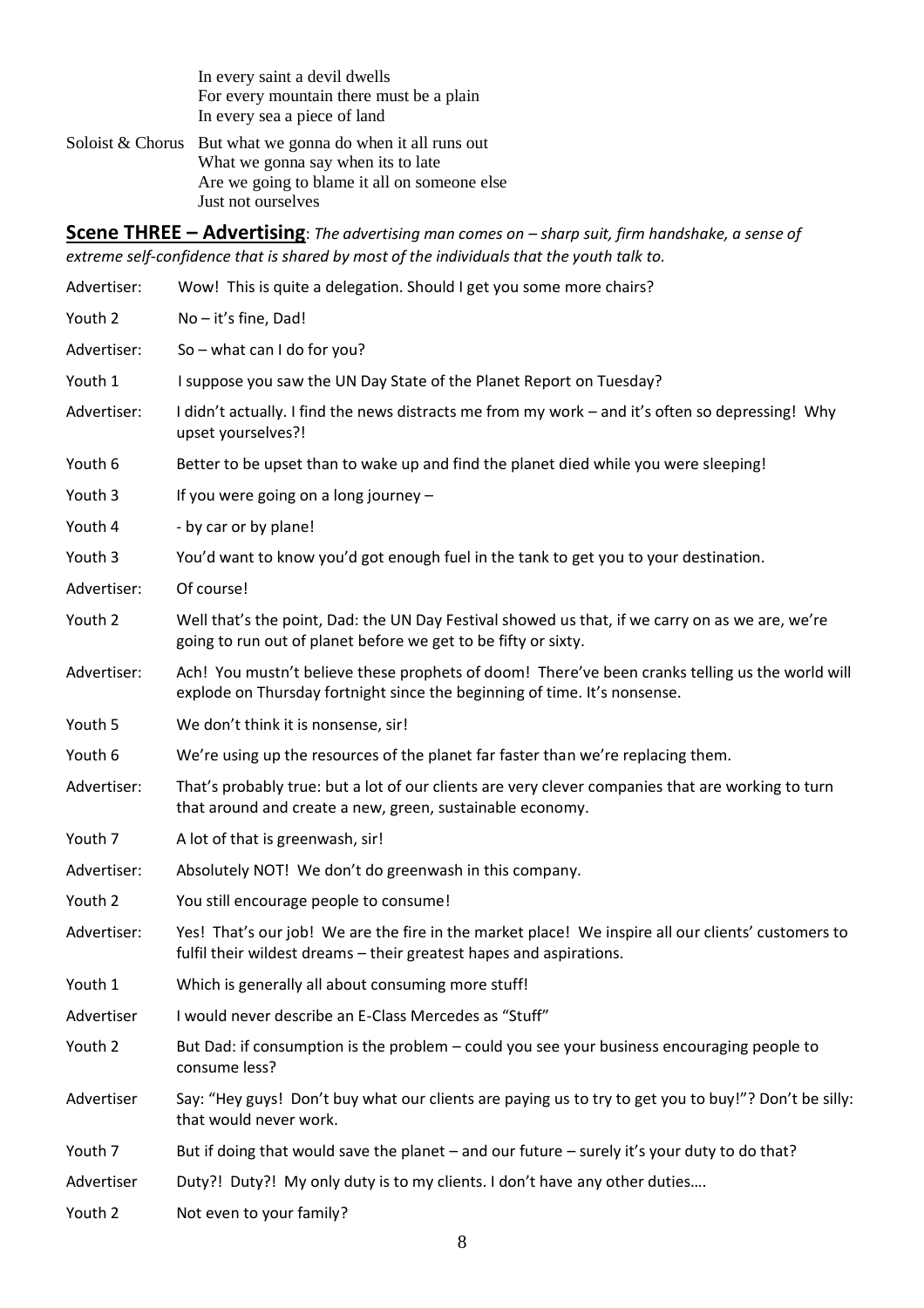| Advertiser | That's different!                                                                                                                                                                                                                                                                                                                                                                                                                                                                                                                |                  |  |
|------------|----------------------------------------------------------------------------------------------------------------------------------------------------------------------------------------------------------------------------------------------------------------------------------------------------------------------------------------------------------------------------------------------------------------------------------------------------------------------------------------------------------------------------------|------------------|--|
| Youth 3    | How? We're asking you to think about your wider duty - your responsibility to the wider human<br>family and the people who are hoping to live on this planet long after we're gone.                                                                                                                                                                                                                                                                                                                                              |                  |  |
| Advertiser | Why should I think about them?! They don't pay my bills - they don't put food on my children's<br>table! I see where you're going with this - and I don't like it: I do my bit to promote the green<br>economy - selling the heck out of electric vehicles - and promoting the environmental<br>sustainablility of my clients' products. But that's all I can do! You will never get any one in my<br>industry to promote Non-consumption. That is not what people pay us to do - and you could<br>never afford our fees anyway. |                  |  |
| Youth 4    | The advertising industry turns over - what? - \$600 billion a year?                                                                                                                                                                                                                                                                                                                                                                                                                                                              |                  |  |
| Advertiser | About that, yes!                                                                                                                                                                                                                                                                                                                                                                                                                                                                                                                 |                  |  |
| Youth 5    | That's \$600 billion to encourage the people of our world to consume our planet's shrinking pot of<br>resources as quickly as possible not caring if it leaves nothing for future generations?!                                                                                                                                                                                                                                                                                                                                  |                  |  |
| Youth 6    | Is that a good business to be in? Does that make you feel happy? Fulfilled??                                                                                                                                                                                                                                                                                                                                                                                                                                                     |                  |  |
| Advertiser | Yes! Because you doom merchants are almost always wrong: if we run out of resources on this<br>planet - we'll go mine asteroids, or set up communities on the Moon or Mars. There's no limit to<br>human invention. But I can see you disagree. So $-$ go talk to the NGOs $-$ the activists that piss<br>everyone off by stopping the traffic on the M25 or stopping us getting our newspapers! They'll<br>help you promote your depressing message of gloom. Best of all, they'll do it for FREE!                              |                  |  |
| Youth 2    | Thanks, Dad!                                                                                                                                                                                                                                                                                                                                                                                                                                                                                                                     |                  |  |
| Advertiser | Sorry I couldn't be more help to you.                                                                                                                                                                                                                                                                                                                                                                                                                                                                                            | <b>BLACK OUT</b> |  |

**Entr'acte**: **SONG** – World so Blind. The singers turn on the advertiser and then the audience, angry and disappointed that their gambit hasn't worked. The cast set up the next scene moving off the Desk & plant, and re-arranging the chairs:

**[Song: World so Blind](https://www.youtube.com/watch?v=mKzakGp4kmw)**

[\[click here](http://www.peacechildthemusical.com/wp-content/uploads/2018/10/World-So-Blind.mp3) for Video] [click here for Score] [click here for Song - with vocals] Soloist & Chorus World so blind, pretending as if nothing is wrong Hey there man ! I'm talking to you! Wait a minute, don't walk away now Yes its you! not someone else on a different floor I mean you! they'll be breaking down your door Blaming you forever more

### *BLACK OUT*

# **Scene FOUR – Non-Government Organisations**:

*Lights come up on the Extinction Rebellion's Activist office. Three young activists in dishevelled jeans and sweaters are painting placards for their next demonstration. They are angry and depressed:*

- Activist (1) Honestly I don't know why we bother!
- Activist (2) How much did you have to pay to get him out?
- Activist (3) Hundred quid! A whole week's dole money....
- Activist (1) That's robbery that is!
- Activist (2) *(as the young people walk in)*. What do you want?
- Youth 5 We want to join your movement!
- Youth 6 We want to change the lives we're leading and learn to live more sustainably!
- Activist (3) Have you any idea how hard that is?
- Youth 8 No
- Activist  $(3)$  It is the hardest thing that any one anywhere has ever tried to do?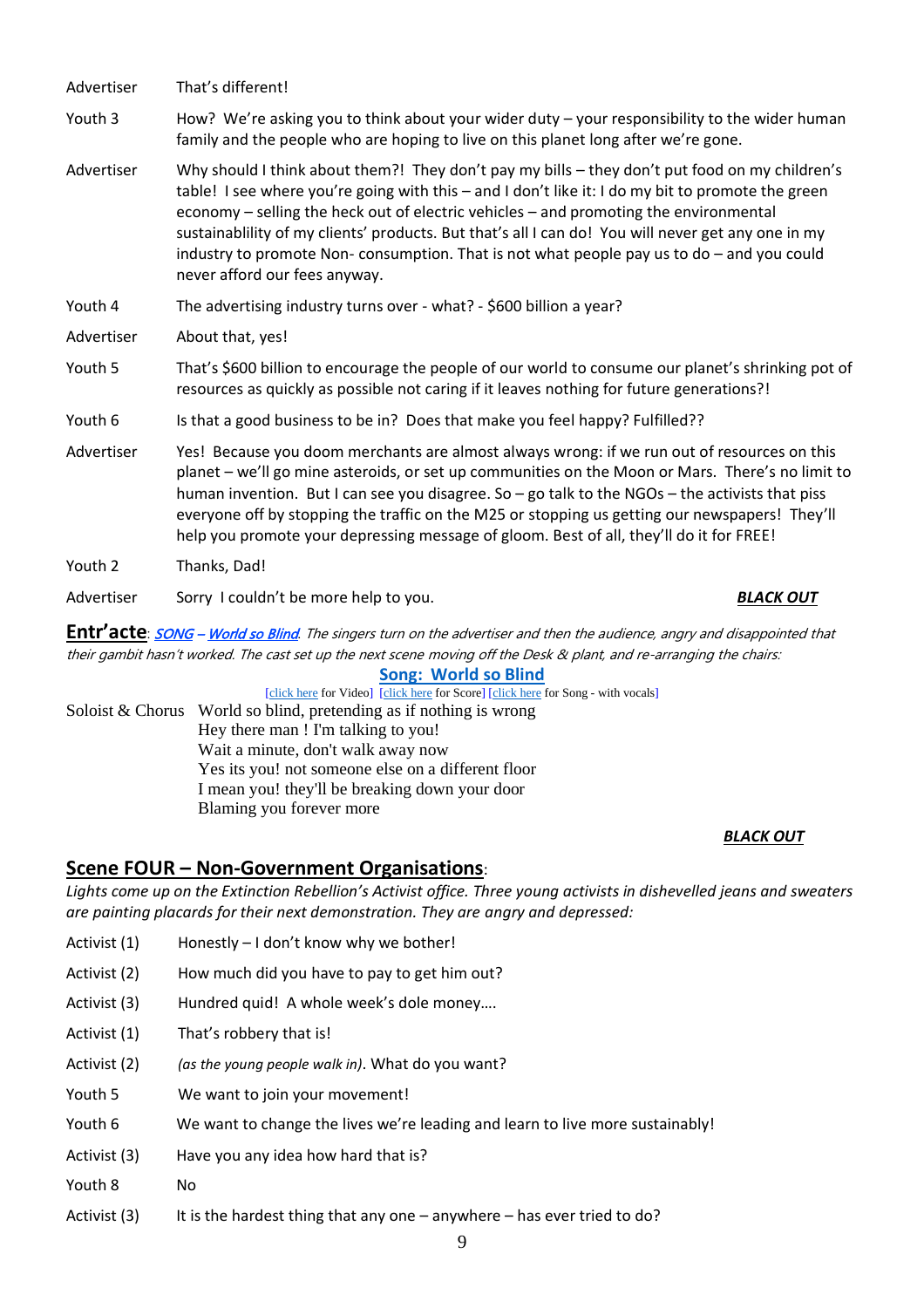| Youth 7                 | Why?                                                                                                                                                                                                      |
|-------------------------|-----------------------------------------------------------------------------------------------------------------------------------------------------------------------------------------------------------|
| Activist (1)            | Because you've got a \$5 trillion dollar a year fossil fuel industry whose share-holders are making<br>massive profits from selling us the fossil fuels that are poisoning the planet!                    |
| Activist (2)            | You've got governments who don't give a shit about climate change because they're only elected<br>for 5 years – and nothing really bad is going to happen in five years.                                  |
| Activist (1)            | And the governments don't want to touch the fossil fuel industry because a good chunk of their<br>tax revenue comes from them.                                                                            |
| Activist (3)            | And you've got a \$600 Billion dollar a year Advertising industry that is suckering people into<br>consuming far more than they could possibly need                                                       |
| Activist (2)            | And a lot of those people say they're concerned about climate change but advertisers are still able<br>to persuade them to go on long-haul flights, buy SUVs and eat meat like it's going out of fashion. |
| Activist (1)            | I tell you, kids: we're screwed!                                                                                                                                                                          |
| Youth 6                 | What does your banner say?                                                                                                                                                                                |
| Activist (3)            | (showing them) "There is no planet B"                                                                                                                                                                     |
| Activist (2)            | (showing them) "People not Profit"                                                                                                                                                                        |
| Activist (1)            | (showing them) "Make Tea Not War!"                                                                                                                                                                        |
| The young people laugh! |                                                                                                                                                                                                           |
| Youth 3                 | Why Tea?                                                                                                                                                                                                  |
| Activist (3)            | Because fair trade tea is a sustainable crop - and it's far better to sort out our problems over a<br>cup of tea than to go to war over them!                                                             |
| Activist (1)            | And – you see – you laughed! It's good to weave a little levity into each demonstration.                                                                                                                  |
| Activist (2)            | It stops us taking ourselves too seriously.                                                                                                                                                               |
| Youth 4                 | So - what have you achieved?                                                                                                                                                                              |
| Activist (3)            | Not much.                                                                                                                                                                                                 |
| Activist (1)            | We've been arrested a few times!                                                                                                                                                                          |
| Activist (2)            | We've had a few headlines!                                                                                                                                                                                |
| Activist (3)            | People are definitely more aware of the climate emergency than they were before we started.                                                                                                               |
| Youth 5                 | Yes - but have they changed their behaviours?                                                                                                                                                             |
| Activist (1)            | Perhaps a little                                                                                                                                                                                          |
| Activist (2)            | But you see - we have no POWER: we cannot legislate.                                                                                                                                                      |
| Activist (3)            | Protests have a long history of failure:                                                                                                                                                                  |
| Activist (1)            | 20 million people on the streets around the world in 2003 didn't stop the Iraq War!                                                                                                                       |
| Activist (2)            | All the Aldermaston marches didn't abolish nuclear weapons                                                                                                                                                |
| Activist (3)            | And millions of people marching didn't get a People's vote on Brexit even though polls told that<br>most people wanted one!                                                                               |
| Youth 1                 | But the suffragette's got women the vote                                                                                                                                                                  |
| Youth 2                 | Protest pretty much stopped the Vietnam War                                                                                                                                                               |
| Youth 3                 | - and didn't protests stop Margaret Thatcher's Poll Tax?!                                                                                                                                                 |
| Activist (2)            | Yes - but it didn't stop her closing all the mines                                                                                                                                                        |
| Youth 4                 | That had to be done to prevent climate change                                                                                                                                                             |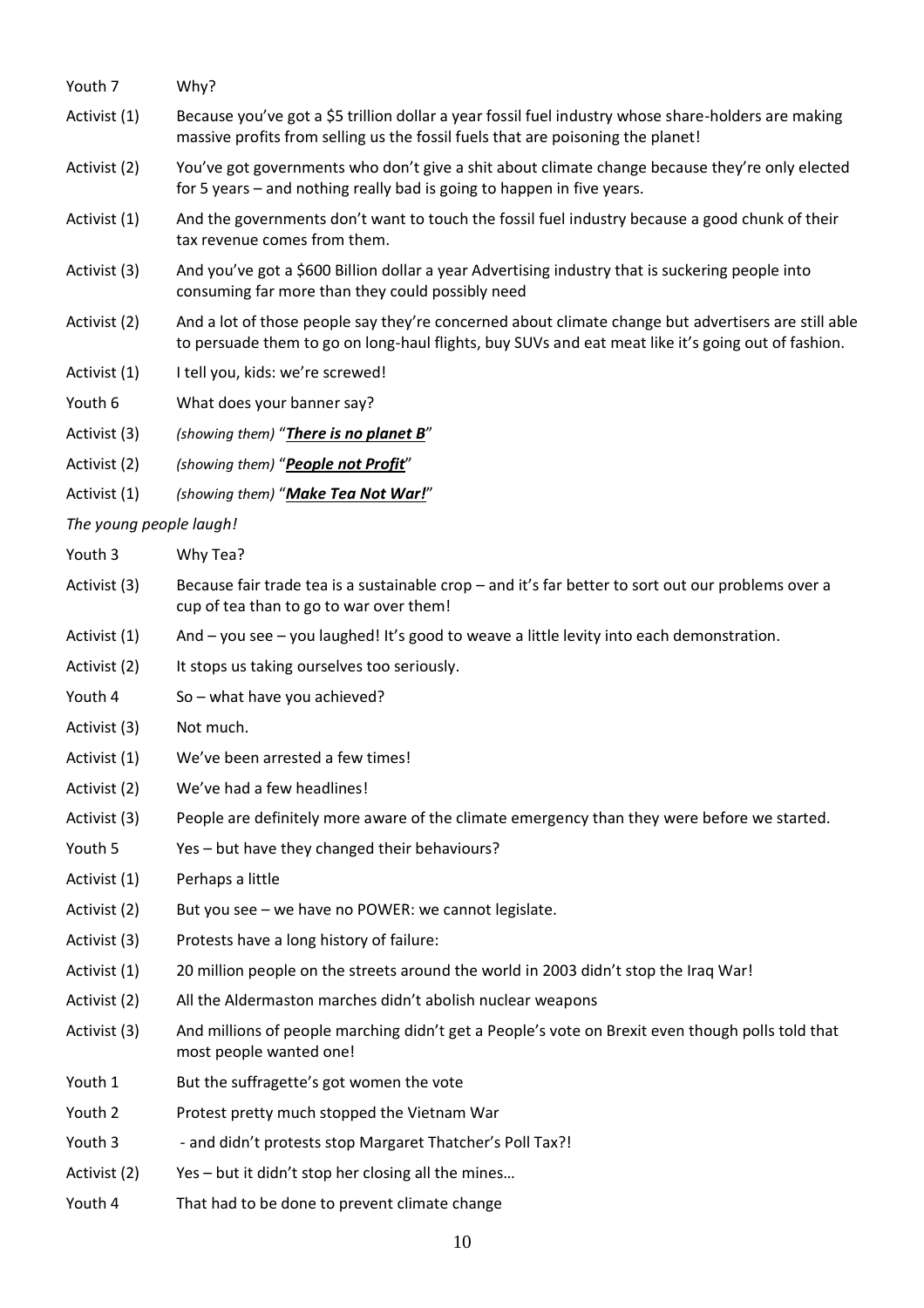- Activist (2) Yeah but it was hardly a "just and fair transition..."
- Activist (1) Face it: the media present us as left-wing loonies
- Activist (3) little different from the Trump Supporters that invaded the Capitol;
- Activist (2) You should go talk to the media.
- Activist (1) They have their fingers on the pulse of what people are feeling.
- Activist (2) They can get into the nation's heads every night with information;
- Activist (3) That's real power!
- Youth 5 So you think the Media are more powerful than you are?
- Activist (1,2,3) Definitely!
- Activist (3) You're welcome to come on our demos we need all the warm bodies we can get.
- Activist (1) But if you're really after changing the world talk to the Media. *BLACK OUT*

**Entr'acte:** *Song: It's a story!* The 3 x Activists work the phones on stage handing the phone to Youth 1 – who *talks intently – while the others wait. S/he gives them the thumbs up – and they break into the song as the set is changed into a Media News Room shown on the screen behind them. The Big Desk is placed Stage Left:*

#### *Song: It's a story!*

[\[click here](http://www.peacechildthemusical.com/wp-content/uploads/2018/11/8.-I-gotta-Story-Instrumental.m4a) for Score] [click here for Song - with vocals] [click here for Song - instrumental]

Soloist & Chorus It's a story! We really gotta story! Headline Story, definitely front page news -

> Newsnight, satellite, print it right, Broad side, nationwide, any side! Front page, centre fold, get it sold!

Extra, extra - read all about it! Headlines, headlines! - no doubt about it! Extra, extra - don't go home without it!

Front Page!

Print it bold!

Reach the sky!

Make 'em shout!

Make 'em cry!

Build it high!

#### "PEACE CHILD MEETS THE MEDIA!!"

*A media executive in a bright orange shirt comes forward and shakes the hands of the students and the activists.*

- Media Exec. Glad to meet you! Now as I told you my time is precious, but so is your future. So how can we use the one to protect the other? Youth 5 How much of your income do you get from your subscribers and how much from your advertisers?
- Media Exec. That's an interesting question: It varies but generally, it's about 50 : 50.
- Youth 6 But for the free newspapers and commercial television, it's 100% from advertising?
- Media Exec. Right and if you're the BBC or a public service broadcaster, it's 100% from taxes.
- Youth 7 So the news *you* choose is pretty much always influenced by the message your advertisers want to get across to the public?
- Media Exec. Not really: I doubt my journalists give much thought to the advertisers when they're writing their pieces: they want to tell the truth – get the facts straight. Make sure we don't get sued!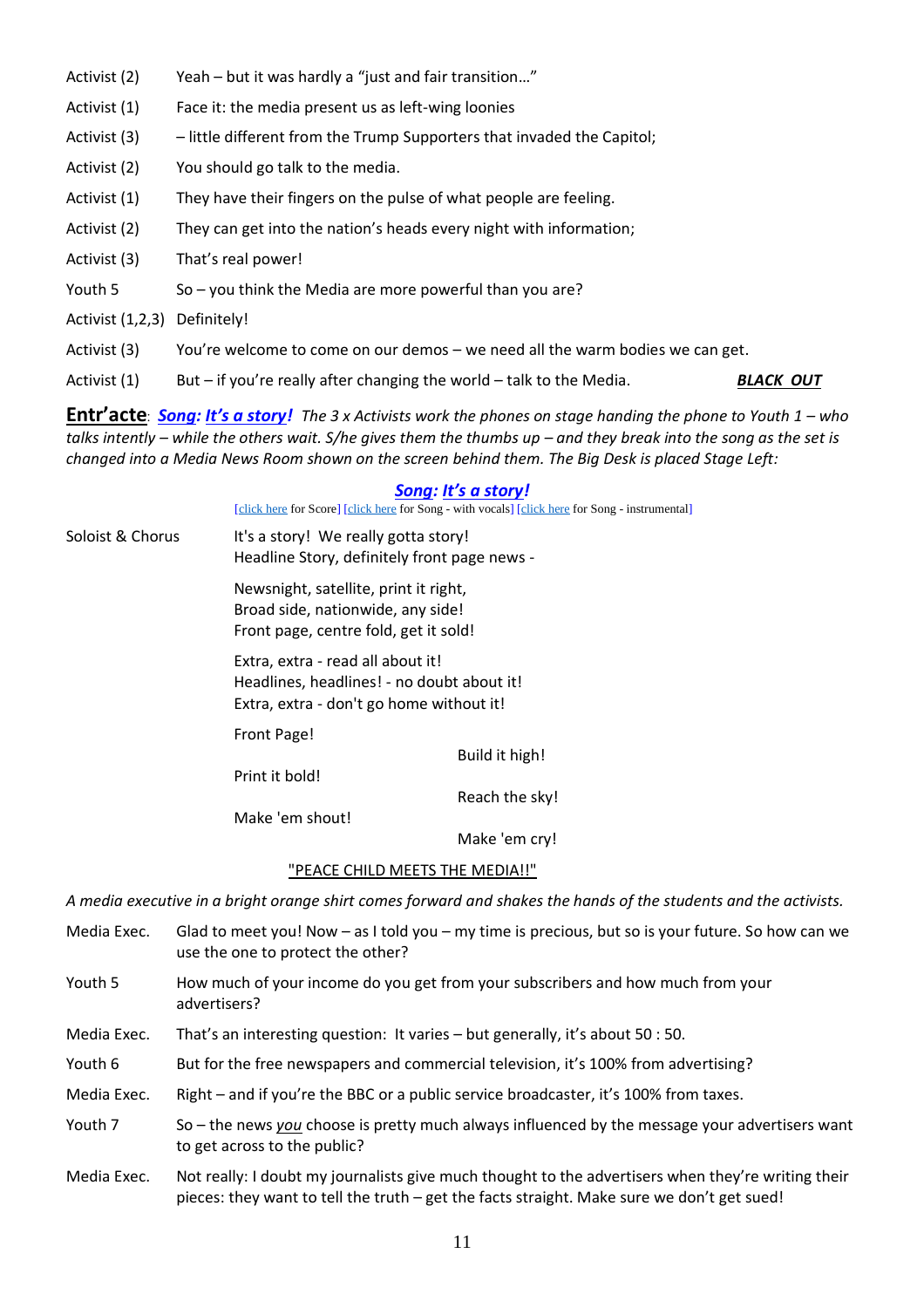| Youth 8     | So - why didn't you publish the UN's State of the Planet Report last month?                                                                                                                                                                                                    |
|-------------|--------------------------------------------------------------------------------------------------------------------------------------------------------------------------------------------------------------------------------------------------------------------------------|
| Media Exec. | I didn't know there was one!                                                                                                                                                                                                                                                   |
| Youth 1     | Every newspaper in the world - every media outlet got the Press Release, but less than 1% chose<br>to publish anything about it                                                                                                                                                |
| Media Exec. | I have no idea - but I suspect that it didn't tell us anything that we didn't know already.                                                                                                                                                                                    |
| Youth 2     | Is that so?! Well - it told us a whole lot that we didn't know and that your media outlets have<br>failed to tell us.                                                                                                                                                          |
| Media Exec. | Like what?                                                                                                                                                                                                                                                                     |
| Youth 3     | That your generation has run up a vast planetary overdraft that our generation has no chance of<br>paying off.                                                                                                                                                                 |
| Youth 4     | That you have recklessly used up the resources of our planet in a way that will leave us, and our<br>children and grand-children short of food, water, and the very basics that we need to live.                                                                               |
| Youth 5     | That you have allowed the human population to let rip $-$ with massive inequalities between the<br>rich and the poor, between north and south, male and female -                                                                                                               |
| Youth 6     | - and that you have casually let the Keeling Curve of Carbon Emissions rocket up to 420 parts per<br>million that condemns us to live on a planet that's burned to a crisp by the end of this century.                                                                         |
| Media Exec. | That's terrible.                                                                                                                                                                                                                                                               |
| Youth 7     | At least a billion people of our generation will have their lives cut short because of climate change                                                                                                                                                                          |
| Media Exec. | So - what do you expect me to do about it?                                                                                                                                                                                                                                     |
| Youth 8     | Have the decency to tell us!                                                                                                                                                                                                                                                   |
| Youth 1     | Report endlessly and noisily on what we have to do to turn this situation around!                                                                                                                                                                                              |
| Youth 2     | Update us every day $-$ every week $-$ at least every year $-$ on how bad it is!                                                                                                                                                                                               |
| Youth 3     | And stop filling our heads with mindless chatter about who's gotten murdered -                                                                                                                                                                                                 |
| Youth 4     | - who's in and who's out in government?                                                                                                                                                                                                                                        |
| Youth 5     | What film star's wearing what at an Awards Ceremony.                                                                                                                                                                                                                           |
| Youth 6     | Which football club manager is next for the chop                                                                                                                                                                                                                               |
| Media Exec. | People are interested in that stuff. It's what sells newspapers - gets people to turn on their<br>tellies!                                                                                                                                                                     |
| Youth 7     | I know - "If it bleeds, lead!" Well sir, our planet's bleeding - and we'd like you to take a lead on<br>helping us to turn it around.                                                                                                                                          |
| Media Exec. | Just me?!                                                                                                                                                                                                                                                                      |
| Youth 8     | Your whole industry! Why can't you see that there's no more important news on the planet than<br>the fact that, by the end of July, we have used up all the resources that the planet creates in a<br>year. So - from August to December - we're living on borrowed resources. |
| Youth 1     | We can do that for a while – but not for ever! This constant search to grow our economies and<br>consume, consume, consume is going to destroy us.                                                                                                                             |
| Youth 2     | And we feel that a big part of the solution is for you $-$ and your advertisers $-$ to start changing the<br>news you give us.                                                                                                                                                 |
| Media Exec. | We do stories on climate change all the time. It is a No.1 public concern right now.                                                                                                                                                                                           |
| Youth 3     | But you massage their concern and at the same time as you allow your advertisers to encourage<br>them to consumer more and more stuff!                                                                                                                                         |
| Youth 4     | There are hard solutions out there                                                                                                                                                                                                                                             |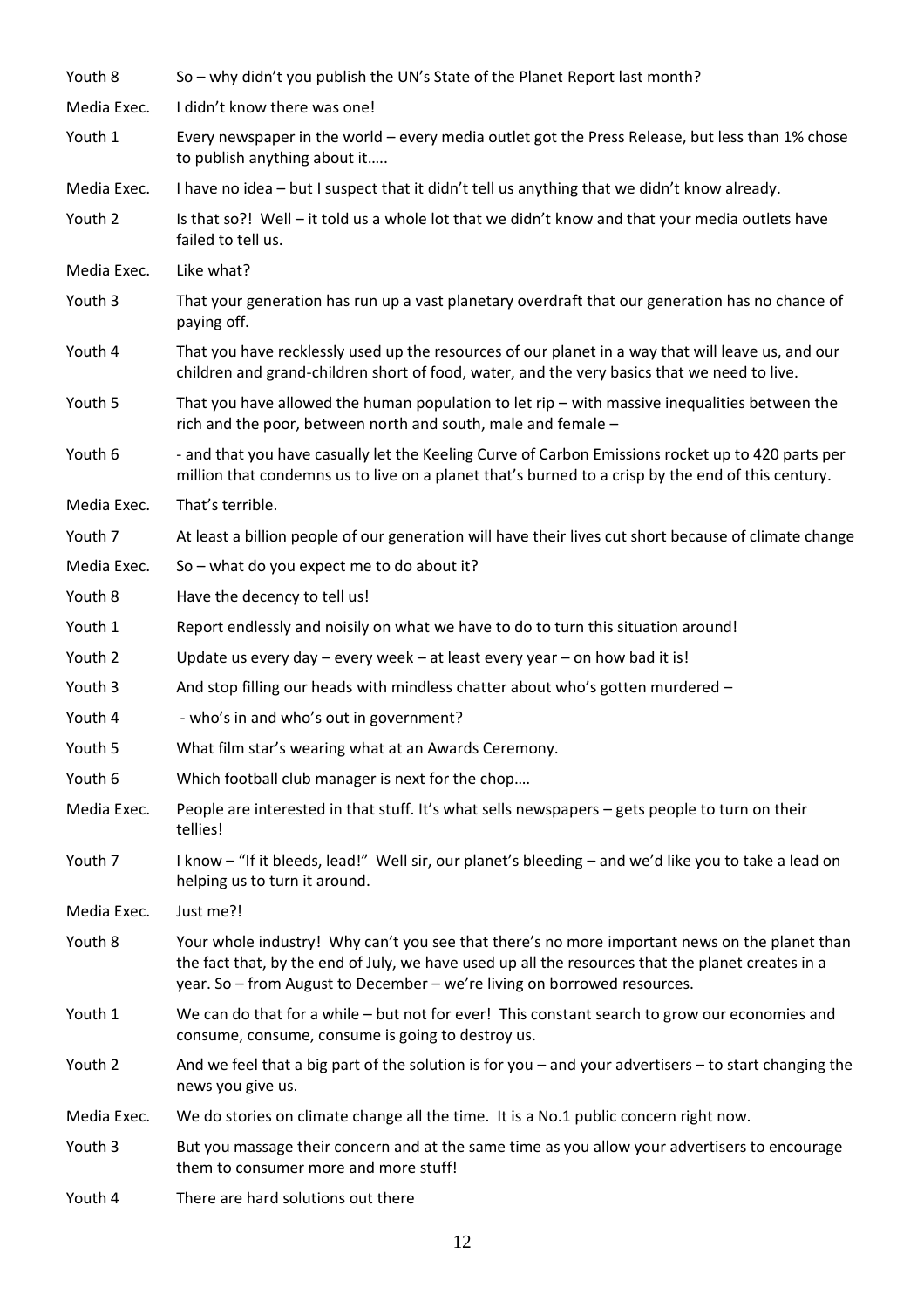- Youth 5 and you should be promoting them!
- Youth 6 Helping people to take the difficult choices we're all going to have to make!
- Media Exec. That's not my job!
- Youth 7 So what is your job?
- Media Exec. To sell newspapers….
- Youth 8 That's pathetic.
- Media Exec. But it's the truth! Look if you think that I, and my fellow newspaper editors can really change the world, you are just plain crazy. We feed on the actions of other people. We are locusts – sucking up the luscious tidbits of news from individuals and events around the world. We don't CREATE the news – we REPORT it. We have no POWER to change anything: we're bystanders – observers – interested parties. If you want to find out where the power lies – go talk to the military! The only real power comes out of the barrel of a gun.
- Youth 1 I don't believe that.
- Media Exec. Talk to them. It's been true these last 10,000 years! *BLACK OUT*

#### **Entr'acte**: *Song: It's a Military Industrial Complex*. The soloists and small chorus come forward to sing:

#### *Song: It's a Military Industrial Complex*

[\[click here](http://www.peacechildthemusical.com/wp-content/uploads/2018/11/18.-Military-Industrial-Complex-original.m4a) for Score] [click here for Song - with vocals]

| Soloist 1         | It's a military industrial complex,<br>Isn't it sad, the world is quite mad!<br>A fashionable national contest,<br>The biggest the best, The East and the West!                                                                         |
|-------------------|-----------------------------------------------------------------------------------------------------------------------------------------------------------------------------------------------------------------------------------------|
| Soloist 2         | Indestructible immovable object<br>The ego at large, a tragical farce!<br>Uncontrollable horrible shambles -<br>Such a sorrowful sight, everyone's right!                                                                               |
| Soloists & Chorus | Oh! what a hopeless case it is, No one really cares.<br>Oh! what a crazy world this is $-$ No one can win this race! $-$<br>(because) The bigger they build<br>The faster they go<br>The greater the bang<br>Spells the end of man $-!$ |

The kids clear the media Newsroom. Regimental Flags drop from the ceiling, or appear on the video screen. The Big Desk is moved back to Stage Right, perhaps with a different, bigger chair. As the song ends, the General, in full military uniform, festooned with medals, walks on briskly and shakes hands with the youth:

- General Welcome young men! and women. I've read about your little investigation how we can all help defend your future?! It's an interesting question – not one to which I've given much thought before. But I'm happy to give you my thoughts on the matter….
- Youth 7 Can we ask you some questions first?
- General Of course!
- Youth 8 We've been learning about the Military Industrial Complex.
- General Ah yes: "Humanity hung upon a Cross of Iron!"
- Youth 6 It's a great business model, isn't it?
- Youth 5 "Scare the people of each nation into thinking that villains are going to come conquer and kill them all, and so get them to spend fortunes on defending themselves against a non-existent threat."
- General I don't think that you'll find many agreeing with you that the threat from Russia, China or the Taliban are "non-existent." And you've seen the threat from terrorism….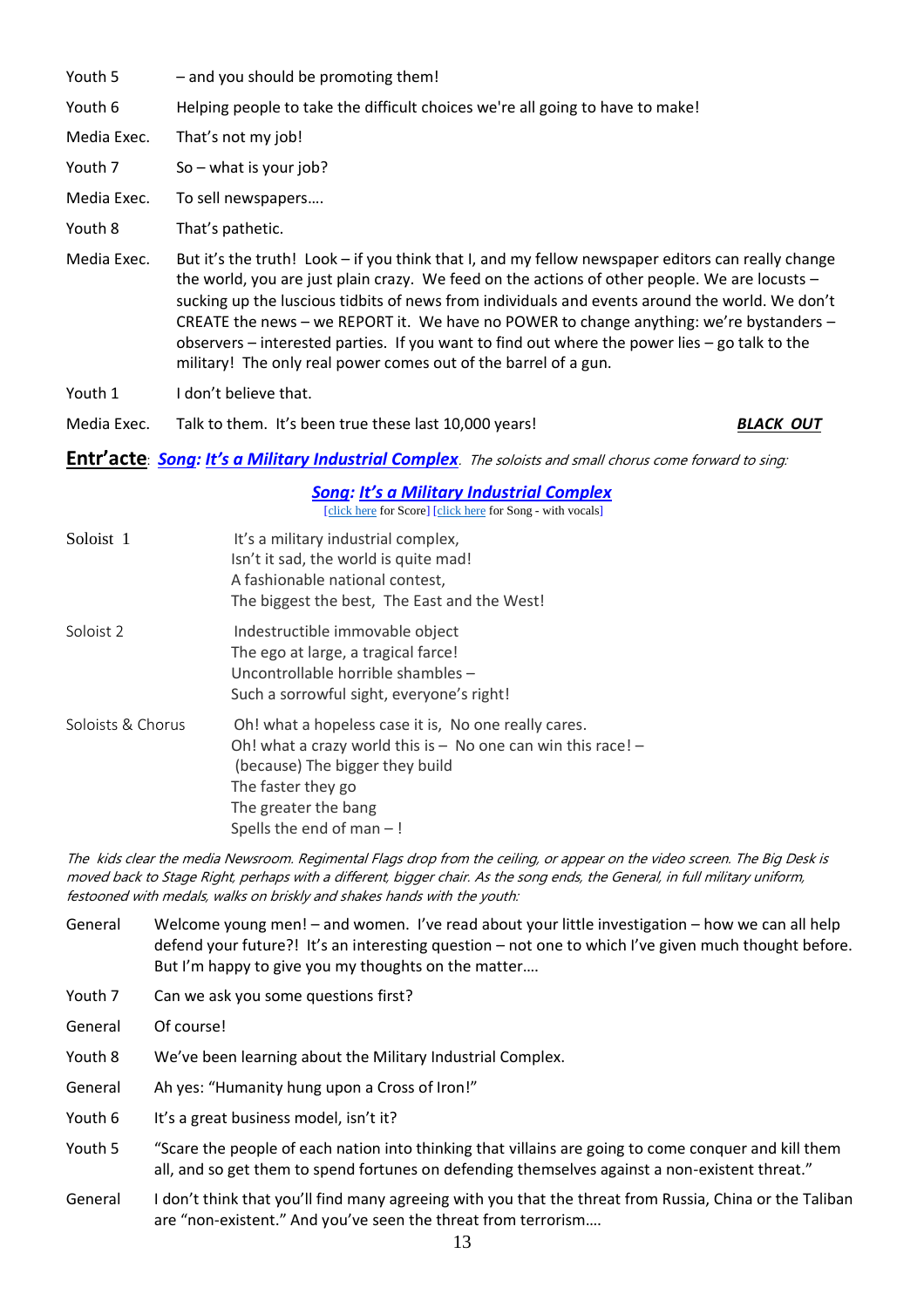- Youth 4 And you think that your tanks and your guns are keeping us safe from all that?
- General I do, yes!
- Youth 3 It's funny my Gran lives in Wales in a town with a big castle and she tells how, in the old days, soldiers used to march round the castle walls to protect them all from marauding English barbarians – or whoever. Then we had national armies that fought hundred years wars across continents and built up great empires across the world. But now – it's the whole planet that's in danger! So who's going to protect the planet against us?!
- General Now look! No one's doing more to protect the environment than the military! We've got tanks that run on natural gas, green boilers in all our barracks….
- Youth 1 But none of that is really going to protect the planet! None of it will protect our future!
- Youth 2 We've mounted a full-scale war against the natural resources of the planet determined to squeeze the last drop of energy and resources out of it so that we can live in the lap of luxury.
- Youth 3 The planet has no way of fighting back.
- Youth 4 How can you help?
- General I'm not sure that I can. I take my orders from the British Government not the Planet!
- Youth 5 But surely it's your job to tell the government where the biggest dangers lie?
- Youth 6 And if that's from human greed and over-consumption, shouldn't you be encouraging the government to fight that – rather than some Chinese invasion force that might suddenly appear off Land's End?
- General I'm not sure they'd listen to me....
- Youth 7 Look, sir! You've persuaded successive governments to spend billions of pounds protecting us from enemies - whether real or imagined. Surely you can see why you must now ask the government to use you – and your wonderful soldiers – to protect us from the threat we're posing to the planet and our future.
- General That's not my job!
- Youth 8 That's what the last guy said to us!
- Youth 1 So who's job is it?
- General The government's. You need to ask them. Not me. They'd laugh at me if I even tried. I hear where you're coming from. And I have children of my own – about your age. And I worry for their future for all the reasons you've given me. So – go talk to the Cabinet Office. And tell them I sent you!

*BLACK OUT*

#### **Entr'acte**: *Song: Please Listen to Me*. *The soloists and small chorus come forward to sing:*

#### *[Song: Please Listen to Me](https://www.youtube.com/watch?v=1x1-O0feP1k)*

[\[click here](http://www.peacechildthemusical.com/wp-content/uploads/2019/11/9-Listen-to-Me.mp3) for Video] [click here for Score] [click here for Song - with vocals]

Soloist Please listen to me! Heed the words that I say We live in one world so our home is the same The same sun is our fire, the same clouds give us rain So whatever you desire our future's the same

*The Big Desk is taken off stage to be replaced by anonymous couches and sofas. And the potted plant. An Anodyne waiting room slide appears on the screen. The young people sit waiting – looking bored.* 

# **Scene SEVEN – Cabinet Office**:

Youth 6 Two hours!

Youth 7 How much longer do we wait?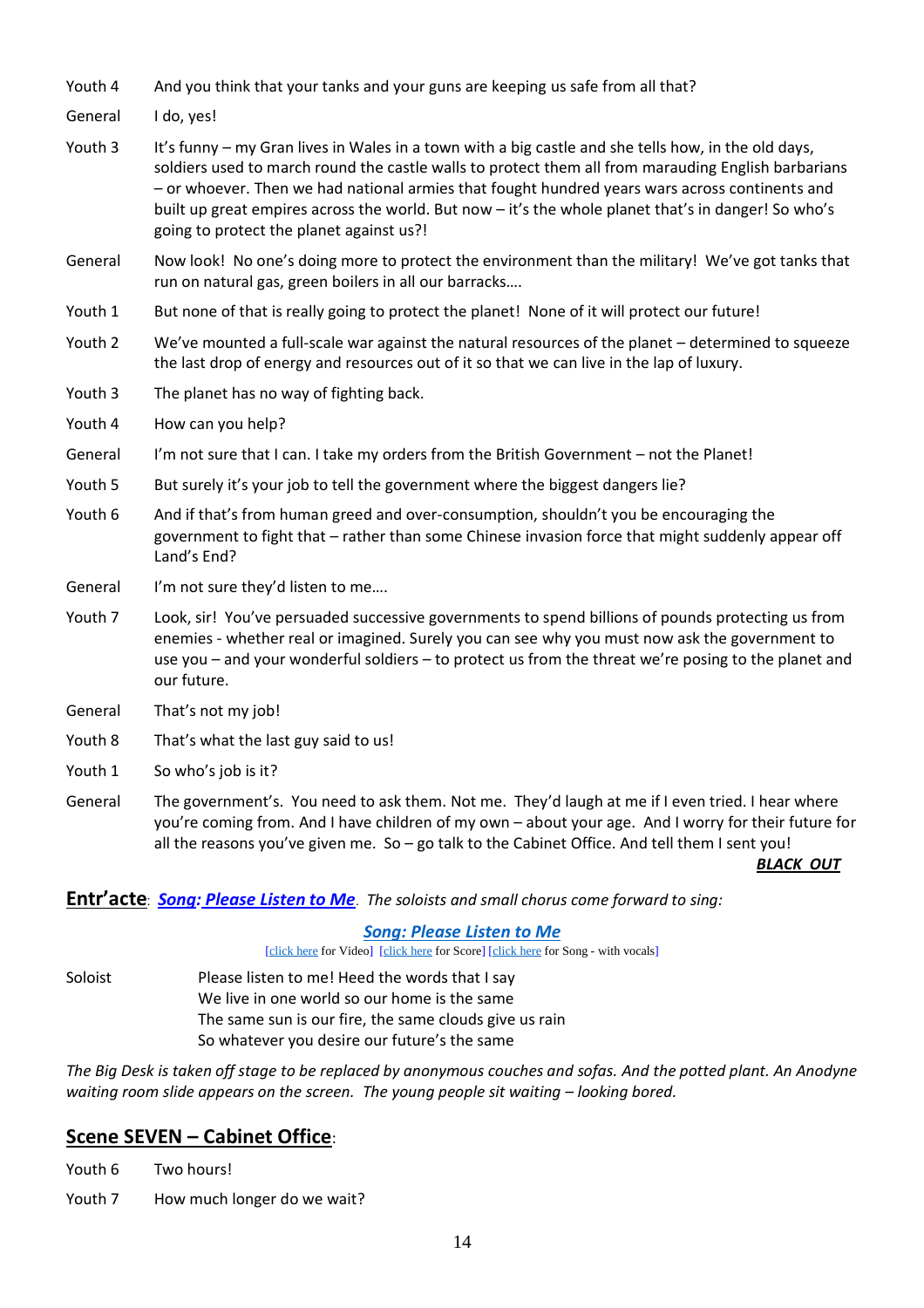Youth 1 Until they come. They're busy people, I guess!

Youth 2 Too busy to save our planet....

| Youth 2   | Too busy to save our planet                                                                                                                                                                                                                                                                                        |
|-----------|--------------------------------------------------------------------------------------------------------------------------------------------------------------------------------------------------------------------------------------------------------------------------------------------------------------------|
|           | A nervous, elderly Member of Parliament (MP)in a suit hurries in from Stage Left. The kids stand to greet him/her<br>- but s/he doesn't offer to shake their hands.                                                                                                                                                |
| MP        | Are you the youth climate delegation? (they nod) How can I help?                                                                                                                                                                                                                                                   |
| Youth 1   | Pass laws that ensure we have a planet left to live on by the time we're your age! (s/he gapes)                                                                                                                                                                                                                    |
| Youth 2   | Shall we go in?                                                                                                                                                                                                                                                                                                    |
| <b>MP</b> | No, no! Let's talk here: it's a bit complicated with passes, security and so on. (s/he fingers a security pass)<br>No government has done more to tackle climate change than this one! For a start, we're introducing<br>a comprehensive programme of climate change education that will be the best in the world. |
| Youth 7   | Bit late for us!                                                                                                                                                                                                                                                                                                   |
| Youth 8   | We're just about to leave school.                                                                                                                                                                                                                                                                                  |
| Youth 1   | What about some legislation that completely bans the production, sale and use of Fossil Fuels from -<br>$say - 2030?$                                                                                                                                                                                              |
| MP        | Well - we're banning the manufacture of cars with internal combustion engines from 2035!                                                                                                                                                                                                                           |
| Youth 3   | That's about 10% of emissions.                                                                                                                                                                                                                                                                                     |
| Youth 4   | What about trucks?                                                                                                                                                                                                                                                                                                 |
| Youth 5   | Merchant ships?                                                                                                                                                                                                                                                                                                    |
| Youth 6   | Airplanes?                                                                                                                                                                                                                                                                                                         |
| MP        | I don't think you'll find an airplane that flies without fossil fuels.                                                                                                                                                                                                                                             |
| Youth 1   | The industry would pretty soon create one if you made fossil fuel ones illegal!                                                                                                                                                                                                                                    |
| Youth 2   | What about home heating? There are plenty of ways to heat buildings that don't involve fossil fuels.<br>In Scandinavia, you can't build a new house without a ground or air-source heat pump. Why haven't<br>you legislated for that here?                                                                         |
| MP        | Because we can't move that fast in this country. Baby steps That's what works here!                                                                                                                                                                                                                                |
| Youth 3   | But the scale of the Climate Emergency REQUIRES that you take big strides! Don't you see that?                                                                                                                                                                                                                     |
| MP        | Doesn't matter what I think. It's my constituents who vote for me to be here - and I take my cues<br>from their priorities and time-scales. You saw what happened in France when the government got<br>ahead of the people on climate issues?                                                                      |
| Youth 4   | The Yellow Vest movement?                                                                                                                                                                                                                                                                                          |
| MP        | Yes - and in Australia, the labour party lost an election because people didn't like their extreme<br>green policies.                                                                                                                                                                                              |
| Youth 5   | I thought you were supposed to provide leadership?                                                                                                                                                                                                                                                                 |
| MP        | Only if people will follow.                                                                                                                                                                                                                                                                                        |
| Youth 6   | I thought the point of leadership was to make people WANT to follow?!                                                                                                                                                                                                                                              |
| MP        | (shrugs) What do I know?                                                                                                                                                                                                                                                                                           |
| Youth 7   | You must know that burning fossil fuels and excessive consumption by a growing human population<br>is bringing on a perfect storm that will make it impossible for this planet to support life - and that we<br>are the Generation that HAS to turn it around in our lifetimes.                                    |
| Youth 8   | You are in a position to pass legislation that will force we the peoples, business, the big institutions -                                                                                                                                                                                                         |

fighting chance of having a planet on which to live a life that's halfway decent.

EVERYONE – to live within planetary boundaries so that our children and grand-children have a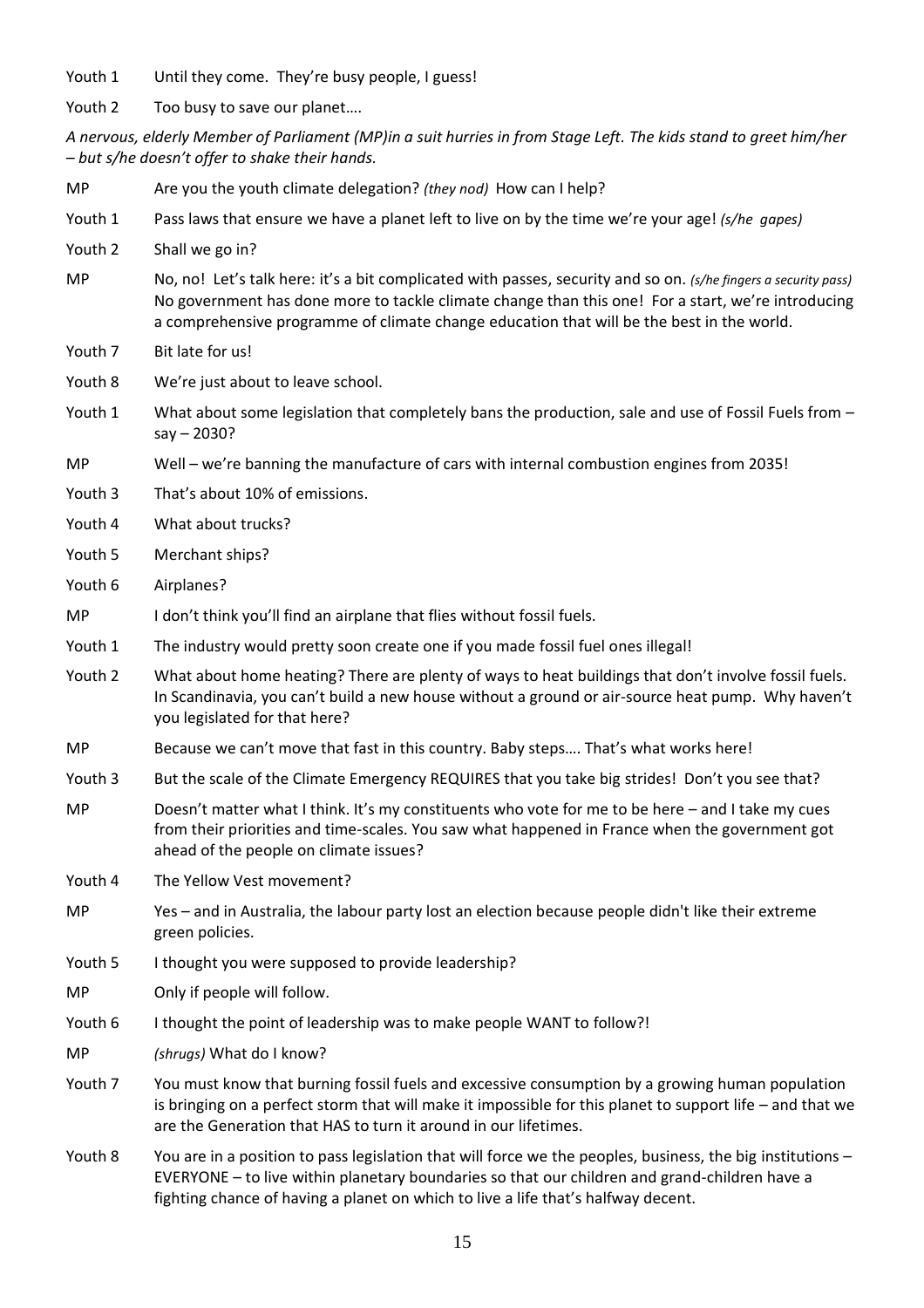- Youth 1 The question is: why haven't you done it?
- MP Because you the people the business the institutions haven't asked us to!
- Youth 2 You haven't tried hard enough to make us WANT to ask you!

MP Probably because you – and the businesses – are doing just fine doing what we're all doing now.

- Youth 3 Until it isn't fine!
- Youth 4 And by then it's too late!
- Youth 5 You really don't want to lead on this stuff, do you?
- MP It's not my job!
- Youth  $6$  So who's job is it?!
- MP You people! You vote for us!
- Youth 7 We didn't! We don't get to vote until we're 18!
- MP Your parents then! Or Business! The private sector: they pay the most taxes. They have the biggest research departments. They are in it for the long-term where we're only in power until the next election. Where Business leads, governments follow! Go talk to them!

*BLACK OUT*

#### **Entr'acte**: Music!

# *Song: Inventions*.

[\[click here](http://www.peacechildthemusical.com/wp-content/uploads/2018/11/InventionsPiano.pdf) for Score]

Chorus Make a wheel, then spinning it round

It may carry the world Make a fire – yes building it high till It burns to the ground Make a blade and call it a spade To dig through the earth Creatures of Invention – yes we are Man!

Heading for destruction with our own hands Nothing can stop us We'll make our own star dust Nothing can stop us…

As the chorus starts to sing, the screen fills with images of manufacturing – steel mills, open cast mining, robot-driven car production lines etc. The Big Desk comes badk, Stage Left, and th Business Leader (BizLead) comes forward watching approvingly. S/he meets the youth standing in front of the screen as the song ends:

### **Scene EIGHT – Business and Industry**:

- BizLead Correction: We are NOT "Heading for destruction with our own hands…." Any business that sows the seeds of its own demise is very unlikely to find investors these days. Not because we're all green business fanatics like me – but because they won't be profitable for very long. And if you don't make profit, you won't survive as a business….
- Youth 1 So Green Business is the only game in town now?
- BizLead It's not a game! but yes! ESG investments are the fastest-growing ones at the moment.
- Youth 2 **ESG?**
- BizLead Environmental, Social and Governance. Basic ethical investment. Always surprises me that anyone would want to invest unethically – but many still do, even though the returns are not impressive.
- Youth 3 So you think Business can lead the Green Transition?
- BizLead Business is leading the Green Transition. We built and operated the Brown Economy. We are building, and will operate, the Green Economy. No one else can.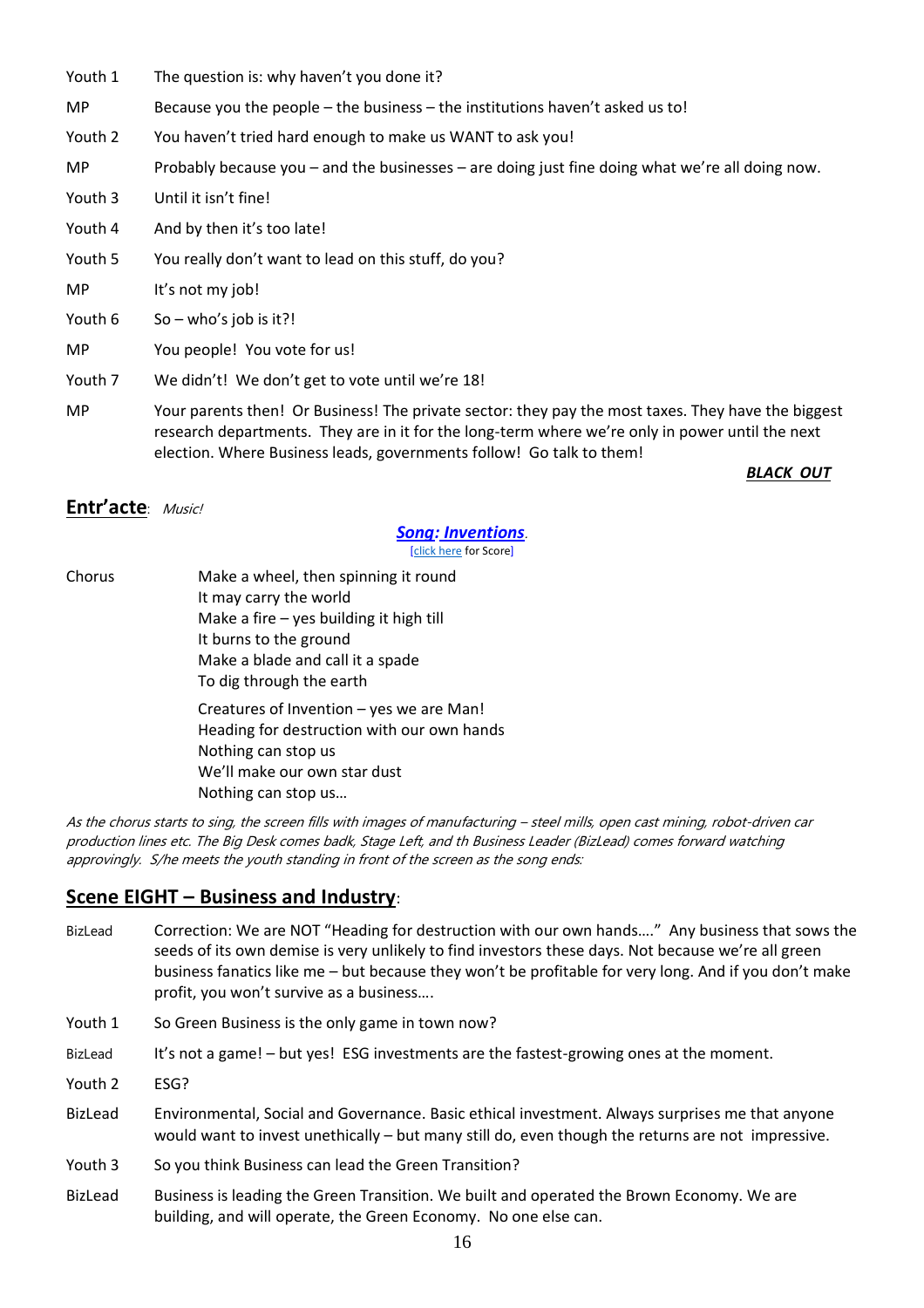- Youth 4 So why didn't you do it already?
- BizLead How long have you got?! Business doesn't operate in isolation: we have to obey government regulations, meet the whims and desires of our customers, keep our prices competitive and fulfil our commitments to our investors and shareholders. Getting all of them to come on board with the urgency of making a green transition was a long job.
- Youth 5 But which is the most important of those?
- Youth 6 Not all businesse leaders are like you driving the Green Transition: what would it take to make them?
- BizLead Good question. Government regulation, I guess. We all tend to do what we're told by government as falling foul of the law is expensive and none of us want to end up in jail. But they're all important.
- Youth 7 So what more government regulations do we need?
- Youth 8 And will they be stringent enough to get everyone to obey them?
- BizLead Businesses and shareholders can be very bad at not obeying laws until they absolutely have to. That's why Governments have to be extremely clever, careful and imaginative. Sadly, most of the time – they are not.
- Youth 1 Governments? Imaginative?! Dream on –
- BizLead They can be! The Green New Deal with its Border Adjustment Mechanisms is imaginative!
- Youth 2 So what can we do to get them to be more imaginative?
- BizLead Feed them better ideas; vote in clever people who support the planet-saving ideas. NEVER vote for the dunderheads who support the Fossil Fuelled Brown economy.
- Youth 3 So as far as you're concerned there's not a problem?
- Youth 4 Business is all ready to operate in a green economy –
- Youth 5 and everything would be just fine if governments would level up the playing field with some robust legislation?!
- BizLead Hell no!! Everything is very far from fine! I have kids too and I'm more aware than any of you of the mess we're leaving you to sort out! Our generation has been recklessly greedy and outrageously selfish! And Business is massively guilty of feeding that greed and selfishness. But Business is not in the business of regulating greed and selfishness. That's the job of government. And, personally, I'm pushing governments all the time to do more to regulate business to create a green economy.
- Youth 6 Thank you!
- Youth 7 You could self-regulate.
- BizLead I could but would anyone else? For if I was the only one I'd most likely go out of business....
- Youth 8 So what do we need to do?
- BizLead I think you're wasting your time with governments: they're even more in thrall to their voters than we are to our customers. Have you talked to the United Nations?
- Youth 3 Not yet.
- BizLead They have more experience of getting governments to do what they really don't want to do than anyone else. I'm sorry I can't be more help but Business doesn't make the rules. Governments do!

### *BLACK OUT*

**Entr'acte**: Music. A soloist and small chorus come forward to sing: *Song: Child for a Day* as the large blue UN logo fades up on the screen at the back. Images of diplomats at meetings in the General Assembly Chamber, the Security Council – at briefings and the big COP meetings. We see predominantly old faces of diplomats at podiums and at desks behind their country names – negotiating, talking, talking, talking…..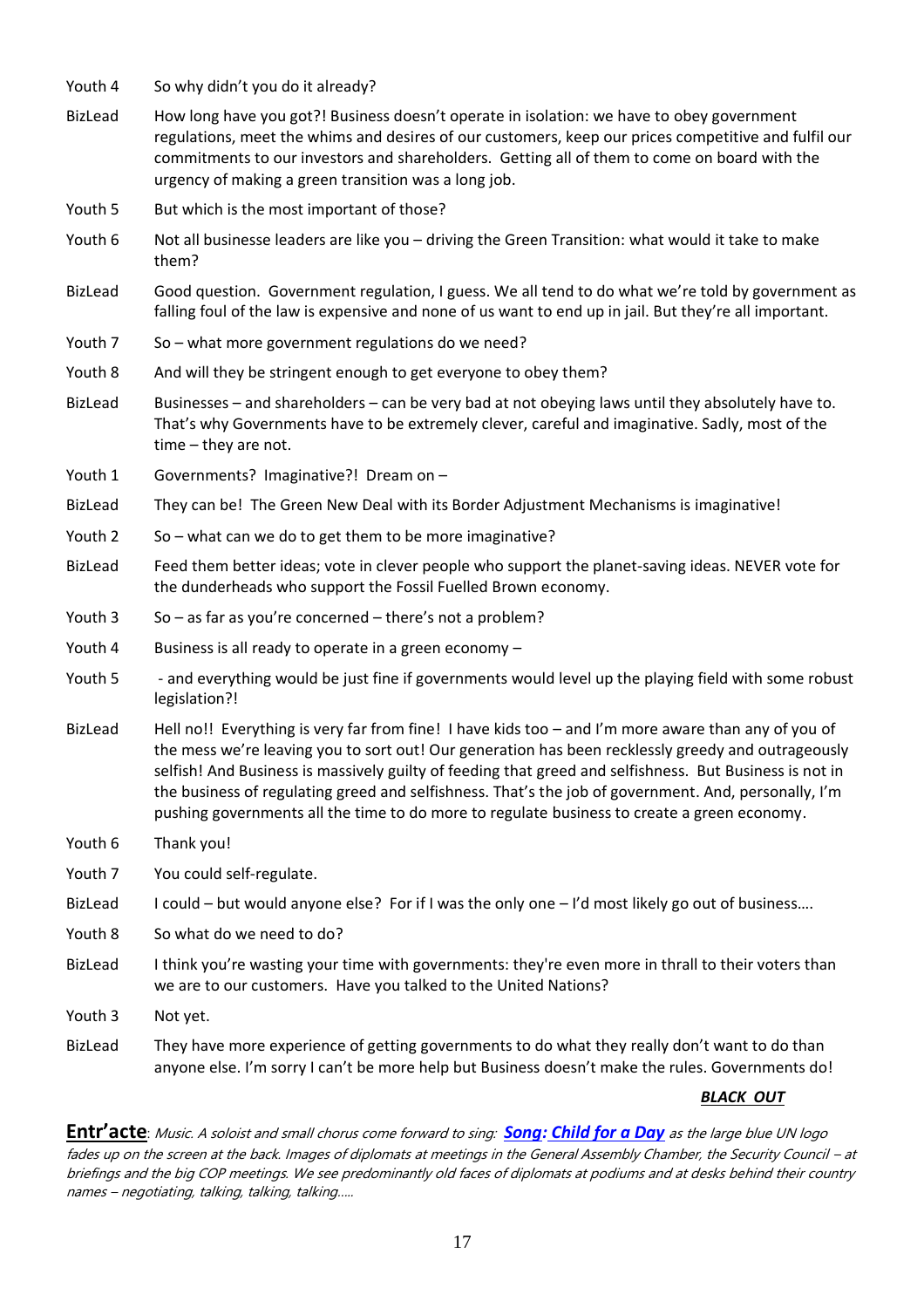### *[Song: Child for a Day](https://www.youtube.com/watch?v=lS0N0Rm7J6g)*

[\[click here](http://www.peacechildthemusical.com/wp-content/uploads/2018/10/20.-Child-for-a-dayBacking-Track-short.m4a) for Video] [\[click here](http://www.peacechildthemusical.com/wp-content/uploads/2018/10/Child-For-A-Day-Long.mp3) for Score] [click here for Song - with vocals] [click here for Song - instrumental]

| Soloist:          | I was a child who ran full of laughter,<br>I was a child who lived for a day<br>My eyes full of sunshine<br>My heart full of smiles,<br>I was a child for a day -                     |
|-------------------|---------------------------------------------------------------------------------------------------------------------------------------------------------------------------------------|
| Soloist & Chorus: | We were the children who sang in the morning<br>We were the children who laughed at the sun<br>Who listened to those.<br>Who spoke with their wisdom<br>We were the ones we would say |
|                   | We're getting older as time goes by<br>A little older every day<br>We were the children - of yesterday!                                                                               |

# **Scene NINE – The United Nations**:

The Face of a UN Diplomat comes up on the screen – talking to the youth via skype. [You can record your own version of this scene – or use this one, which will be available on th[e www.peacechildthemusical.com](http://www.peacechildthemusical.com/) website:

| Diplomat | Can you hear me?                                                                                                                                                                                                                                                                                                                                                                                                                                                                                              |  |
|----------|---------------------------------------------------------------------------------------------------------------------------------------------------------------------------------------------------------------------------------------------------------------------------------------------------------------------------------------------------------------------------------------------------------------------------------------------------------------------------------------------------------------|--|
| All      | Yes!                                                                                                                                                                                                                                                                                                                                                                                                                                                                                                          |  |
| Diplomat | Good. So - how can I help?                                                                                                                                                                                                                                                                                                                                                                                                                                                                                    |  |
| Youth 1  | So we know that the UN was set up in the name of "We the peoples" and that you have been<br>leading on the Climate Emergency for decades. Now that a big majority of We the Peoples really<br>want more action to resolve the Climate Emergency and several of your member state governments<br>are refusing to take that action, what more can you do to deliver for "We the Peoples?"                                                                                                                       |  |
| Diplomat | The truth is $-$ not a lot. You the peoples don't pay our bills $-$ your governments do so they get to tell<br>us what to do.                                                                                                                                                                                                                                                                                                                                                                                 |  |
| Youth 2  | Can't you at least name and shame those governments that are holding things up?                                                                                                                                                                                                                                                                                                                                                                                                                               |  |
| Youth 3  | They are actually murdering our future                                                                                                                                                                                                                                                                                                                                                                                                                                                                        |  |
| Youth 4  | Murdering us - and our children!                                                                                                                                                                                                                                                                                                                                                                                                                                                                              |  |
| Youth 5  | Surely you can name the murderers?                                                                                                                                                                                                                                                                                                                                                                                                                                                                            |  |
| Diplomat | Here at the UN, we've learned that you cannot get people to agree with you by insulting them. Back<br>when we created the Montreal Protocol to protect the Ozone Layer, we were able to legislate to<br>punish those companies that continued to use damaging gasses. We cannot do that any more: we<br>cannot pass laws, we cannot raise taxes, we can only use soldiers if member governments choose to<br>lend them to us! We can only persuade, cajole, pester and gather facts to support our arguments. |  |
| Youth 6  | So $-$ you have no power?                                                                                                                                                                                                                                                                                                                                                                                                                                                                                     |  |
| Diplomat | No hard power, no. But plenty of soft power - and persuasive power. Look at this picture of our<br>Secretary General - up to his knees in the sea on what was once dry land in the Pacific Island of<br>Tuvalu, now threatened with disappearing because of climate change.                                                                                                                                                                                                                                   |  |
| Youth 7  | So – what can we the peoples – especially we the Young peoples – do to protect our future?                                                                                                                                                                                                                                                                                                                                                                                                                    |  |
| Diplomat | Many things - particularly now as we have a Secretary General who feels young people are so<br>important. He gave a full day of the last Climate Summit to them in Glasgow last year. What you have<br>to understand is that there are basically 3 x UNs:<br>1. We the Secretariat: the Staff – we have incredible freedom to develop and propose ideas to<br>our Member governments, talking to people like you as I am now;<br>2. The member states: the governments who set up and own the organisation;   |  |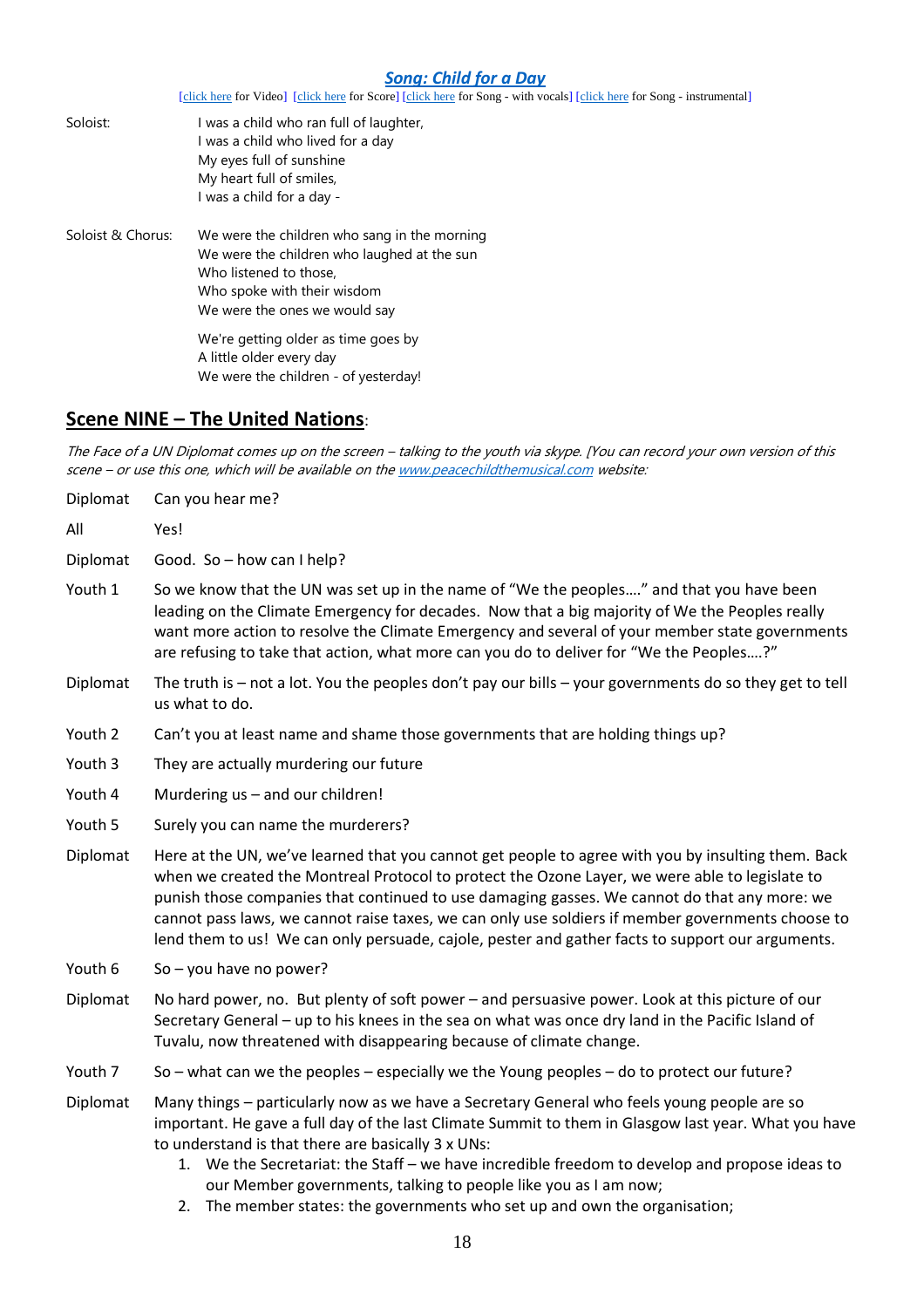- 3. Civil Society all of you! the Non-Government Organisations and community groups who meet and lobby here at our UN offices. You can be part of that!
- Youth 8 Can you point at a single instance where UN3 has persuade UN2 to do something they didn't want to do?
- Diplomat It doesn't work like that: we try not to fight like rats in a sack here. UN3 proposes an idea to UN1 and we try to work by consensus and diplomacy to get UN2 to agree. Collaboration and consensus is what works, we find!
- Youth 1 But where's leadership in all that? If a car's heading over a cliff edge and going to kill all the passengers – someone's got to grab the wheel and cry: "This way!"?
- Diplomat Yes.
- Youth 2 Well surely we're in that position now?!
- Diplomat I would agree but –
- Youth 3 "It's not your job to do anything about that...."?
- Diplomat Exactly. It's way above my pay grade!
- Youth 4 You have no power.
- Diplomat Right.

*Pause – silence. Then one of the Youth screams in frustration. Others join him.her.* 

Youth 5 *(screams)* Aaa-aaa-argh!! Aaa-aaa-argh!! Aaa-aaa-argh!!

Youth 6 & 7 *(joining)* Aaa-aaa-argh!! Aaa-aaa-argh!! Aaa-aaa-argh!!

*As the Youth start screaming primal screams, louder and louder, the Advertising Executive, the Activists, the Media Executive, the General, the MP and the Business Leader [known collectively as "The Interlocutors"] come back on stage. They repeat the same line, over and over in different ways as if trying to persuade themselves:*

Advertiser *(repeats)* The planet doesn't pay my bills – it doesn't put food on my children's table!

Activist (1) *(repeats)* We have no POWER!

Activist (2) *(repeats)* We cannot legislate.

Activist (3) *(repeats)* Protests have a long history of failure

Media Exec. *(repeats)* That's not my job!

General *(repeats)* That's not my job! I take my orders from the British Government – not the Planet!

MP *(repeats)* It's not my job! What do I know?

BizLead *(repeats)* I could self-regulate – but would anyone else? I'd go out of business….

Diplomat *(On the Screen - repeats)* No Hard power - No Hard power - No Hard power -

*The primal screams continue as the interlocutors keep parroting why they cannot do anything. Into this cacophony walks the MC, sssh-ing them. As they quieten down, s/he addresses the audience. House lights come up*

MC They're OK: they're just acting. Over-acting perhaps! But they know the end of the story. We know that it all turned out OK in the end. You don't – so why aren't you screaming with them?! Why are you just sitting there, po-faced, while the planet is crumbling around you?! Don't you get that it's hopeless, don't you? Don't you? *(continues until the audience respond, "YES!" But – if some one says, "No! – it's all fine! The government's got it all sorted…" – the MC and some of the Youth stop primal screaming and start a direct dialogue with that member of the audience, encouraging others to join in. Otherwise – the MC continues easing into the World Café / Forum Theatre dialogues thus)*:

Audience *(loudly)* YES!!

MC *(walking out into the audience)* So what are you going to do about it? Aren't you ashamed to bring your children on to this shrivelled, dried-out husk of a planet? My Daddy always told me that the only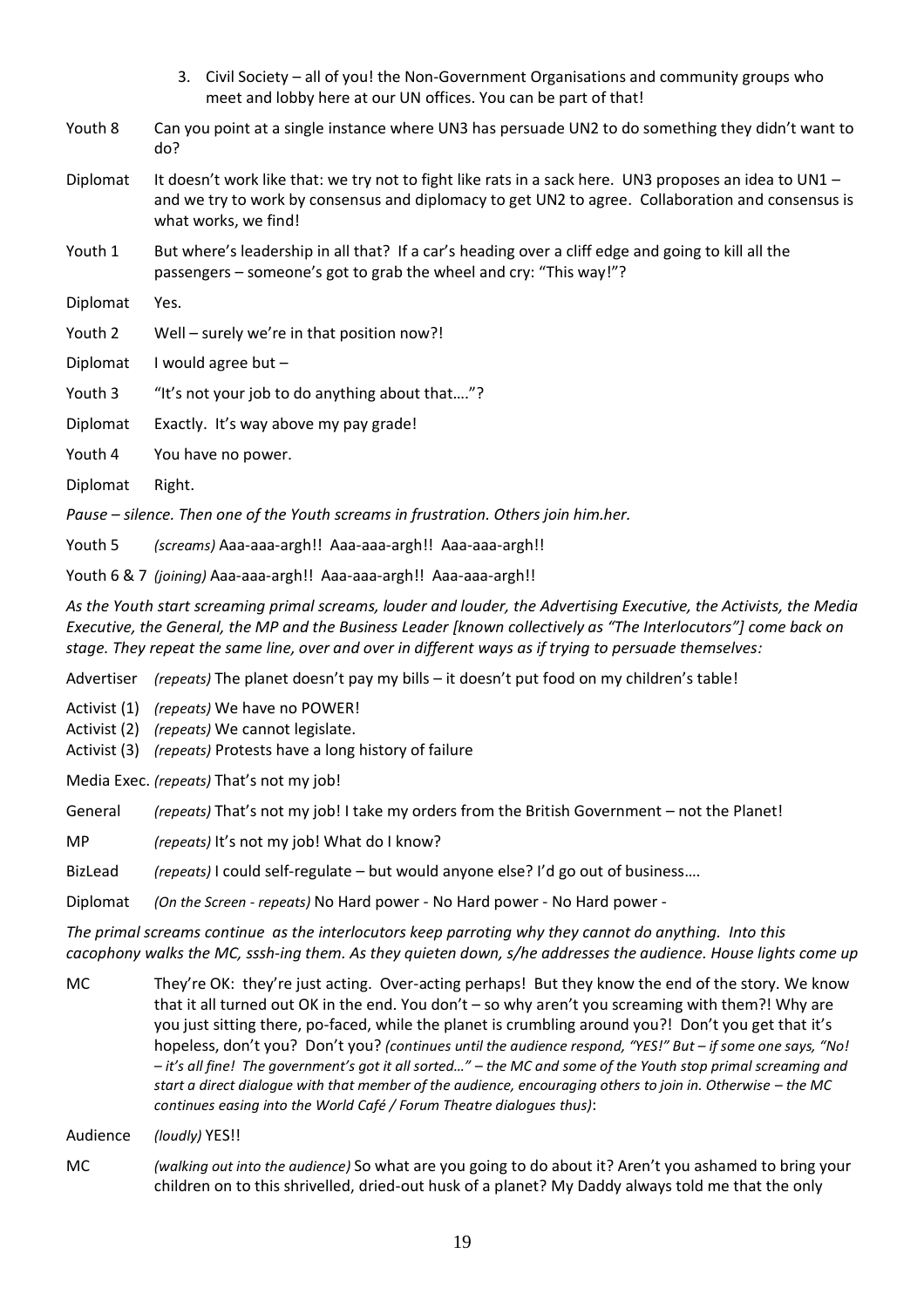purpose in life was to leave the planet a better place than you found it. And you're leaving it in a worse state! MUCH Worse! You're basically killing it. Aren't you ashamed? Mortified?!!

- Youth 1 *(Following the MC into the audience)* What you gonna do about it?
- Youth 2 *(joining)* We really really want to know?!

*The screaming stops – the UN Diplomat on the screen is switched off and the Forum Slide comes up with its question: "What are YOU going to do?" The Youth and interlocutors join the audience at their tables and start engaging in one-on-one and group dialogues with them. They talk softly so that the MC can be heard.*

MC That's why we set you up at tables! It's not Dinner Theatre! We're not going to serve you a 3-course banquet – but we can bring you a glass of wine – or coffee, tea, water, soft drinks. And, if you need a loo, this is the time to go as we're not having an interval. But mainly – we want you to talk to us: we really want to hear your ideas from back in 2022! How do you think you're going to get yourselves out of this mess you've gotten yourselves into?? Maybe you'll have some of the same ideas as those that actually saved you! Maybe history will be made tonight! But talk to us – please! That's what we're here for – to learn from you what it was really like back then, so that we don't have to repeat the same mistakes that you, or your governments and institutions, clearly made back then.

# **Scene TEN – The World Café**:

*For about 10-15-20 minutes, the cast chat to the audience, gathering their ideas, taking notes on the question:* **"WHAT ARE YOU GOING TO DO ABOUT THE MESS WE FIND OURSELVES IN?"**

*It's up to each cast member how far they want to drop the mask – and admit that they are from 2022 as well. But it works if they maintain the fiction that they are from 2075 and we know the problems will be solved – we've just got to work out how? BUT – they cannot give away the last scenes of the story: they must question / probe / challenge the audience's ideas because – who knows? – there will likely be audience members who come up with better ideas than the one scripted here. In which case, casts should feel free to improvise the audience's solutions – not the one scripted here. But we would counsel against this – until you have done several performances of your scripted – or hopefully re-scripted – version.* 

*The best you can do is to weave some of the lines you've heard from the audience into Scene ELEVEN – using the Base Script template set out that follows.* 

*The MC wanders amongst the audience, listening in on the conversations. Some of the young cast members talk alone, some in pairs or threesomes with the audience. All, we hope, have animated, spirited dialogues about what they've learned from the play so far – and what they think must happen to bring us back to the happy ending we started with in 2075.* 

*We ease back into the play by the song, either sung live, or via the Video on the screen at the back of stage: [Song: We want this world to survive for ever](https://drive.google.com/drive/folders/1Ssk-nhulzKZlYySDscVrYNfiJ4xzgDLN)*

[\[click here](http://www.peacechildthemusical.com/wp-content/uploads/2018/10/We-want-world-survive-Instrumental.m4a) for Video] [\[click here](http://www.peacechildthemusical.com/wp-content/uploads/2018/10/We-want-this-world-to-survive-forever.m4a) for Score] [click here for Song - with vocals] [click here for Song - instrumental]

Soloist*(sings softly)* All the time through the day and through the night

I think about my life in this world So many times I've tried to find

A way to live my life - A way to ease my mind

I know this world could die forever And people are the reason why Children and parents, lovers and poets We just can't hear our planet cry!

Small Chorus *(sings softly)* We want this world to survive forever And all the people Join their hands together In a bond of love, kindness and friendship We can make peace with the earth

*During this first part of the song, the Cast gather up their notes – and start heading back to the stage.* **The House lights slowly go down.** *By the end, they're all together on stage, youth and interlocutors, singing the final chorus:*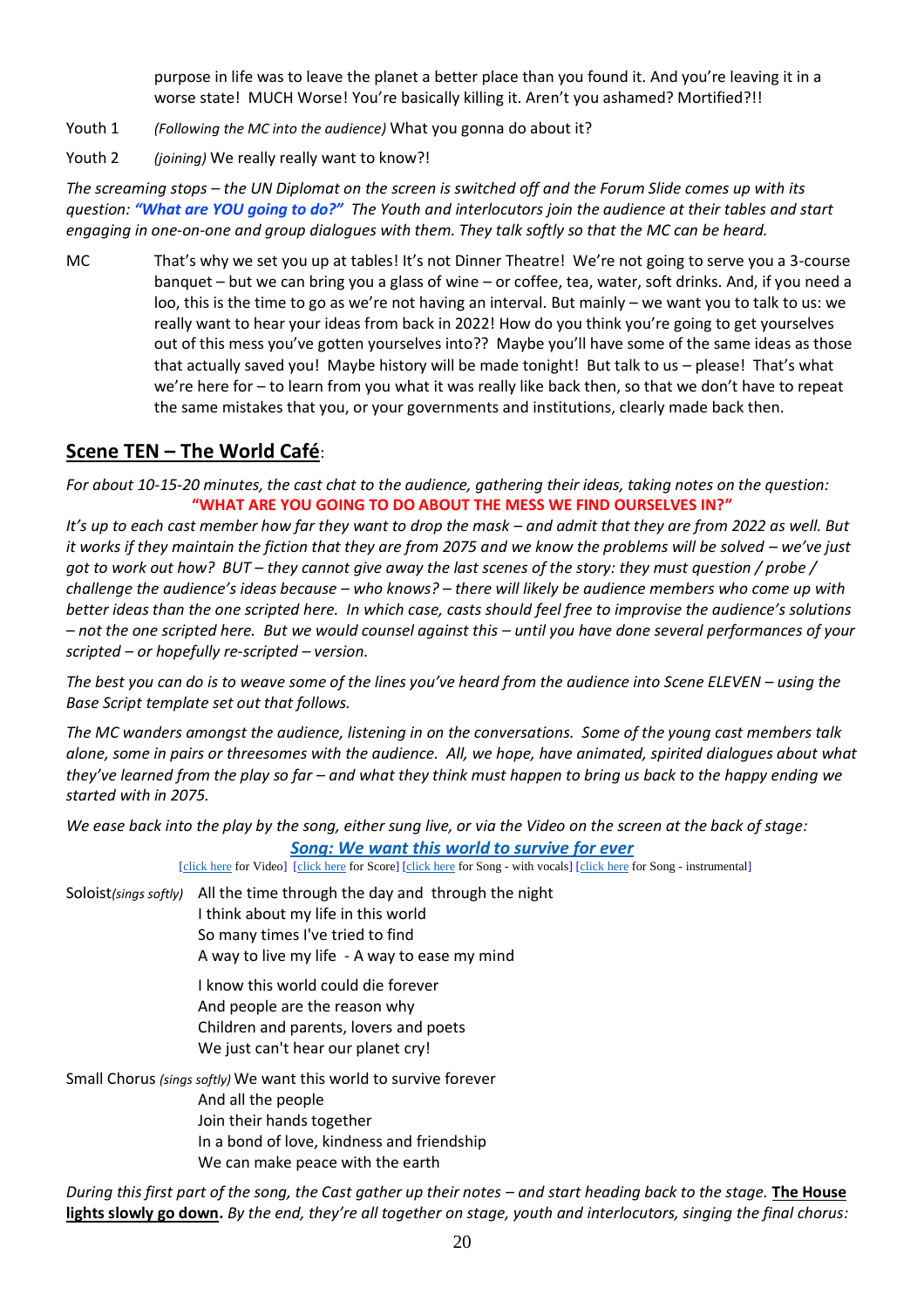| Soloist (sings)   | So many people have died in wars<br>And we want that no one else should suffer - not again<br>We mustn't forget that many are poor<br>And half of our children lack even food!     |
|-------------------|------------------------------------------------------------------------------------------------------------------------------------------------------------------------------------|
|                   | We know this world is a wonderful place<br>It's our home - where we live and where we grow!<br>I want to believe that this world can be<br>Peaceful, free - and happy home for all |
| Full Cast (sings) | We want this world to survive forever<br>And all the people join their hands together<br>In a bond of love kindness and friendship<br>We can make peace with the earth.            |
|                   | Let's join our hands together<br>Let's make Peace throughout our World!                                                                                                            |

#### *THE HOUSE LIGHTS ARE FINALLY EXTINGUISHED*

# **Scene ELEVEN – The Global Strike**:

The MC returns to the stage as the song ends and the cast forms a circle around him/her:

MC So – what have we learned?

The Youth and Interlocutors consult their notes and relay key findings – words, phrases, appeals, ideas – that they've heard from the audience. The MC improvises a reaction, possibly along the lines: "You're going to have to do a whole lot more than that – it's far worse than you think…" Or "It's bad – but not THAT bad! You don't have to go THAT far…." S/he attempts to summarise any consensus thinking s/he sees emerging from the comments. If you want, you can get a cast member to type up key phrases on the video screen at back of stage.

Because the Peace Child play is often performed by faith communities – in Churches, Church Schools, Quaker Meeting Houses, Synagogues, Temples, buildings dedicated to different faiths, we invite people of all faiths and of none to consider adding input from a sector NOT visited by the youth in Part ONE: a Faith leader. In this Base Script, we use the MC. But it can be A N other character s/he introduces. Or you can leave it out completely & skip straight to "Make your mind up time!" We urge you to make the choice with the young members of your cast!

MC *(after summarising the audience points)* So who or what are we missing here?

| Youth 5 | You know who I think we should be hearing from -? |
|---------|---------------------------------------------------|
|---------|---------------------------------------------------|

| MC.            | Who?                                                                                                                                                                                                                                                                                                        |
|----------------|-------------------------------------------------------------------------------------------------------------------------------------------------------------------------------------------------------------------------------------------------------------------------------------------------------------|
| Youth 5        | $No - it's silly$ Sorry!                                                                                                                                                                                                                                                                                    |
| МC             | No come on! Tell us! Sometimes the silliest ideas have a seed of truth that grows into a solution!                                                                                                                                                                                                          |
| Youth 5        | Well - I think the voice that's missing in all this is the voice of the Planet itself.                                                                                                                                                                                                                      |
| <b>Silence</b> |                                                                                                                                                                                                                                                                                                             |
| Youth 5        | Don't laugh!                                                                                                                                                                                                                                                                                                |
| МC             | I don't hear anybody laughing. For you're absolutely right: what we're missing here is the Voice of<br>Mother Earth - Nature! - The Planet itself. Because I'm a person of faith, I'd call it the Voice of God.<br>We often ask: "What would Jesus do?" Perhaps we should ask: "What would God have us do?" |
| Youth 5        | What would the Planet have us do?                                                                                                                                                                                                                                                                           |
| МC             | Exactly                                                                                                                                                                                                                                                                                                     |
| Youth 1        | But - how can we possibly know?                                                                                                                                                                                                                                                                             |
| Youth 2        | We can't!                                                                                                                                                                                                                                                                                                   |
| Youth 3        | So - it's not rational!                                                                                                                                                                                                                                                                                     |
| МC             | Neither is faith – but 80% of the human family still live by it. Atheists are still very much a minority.                                                                                                                                                                                                   |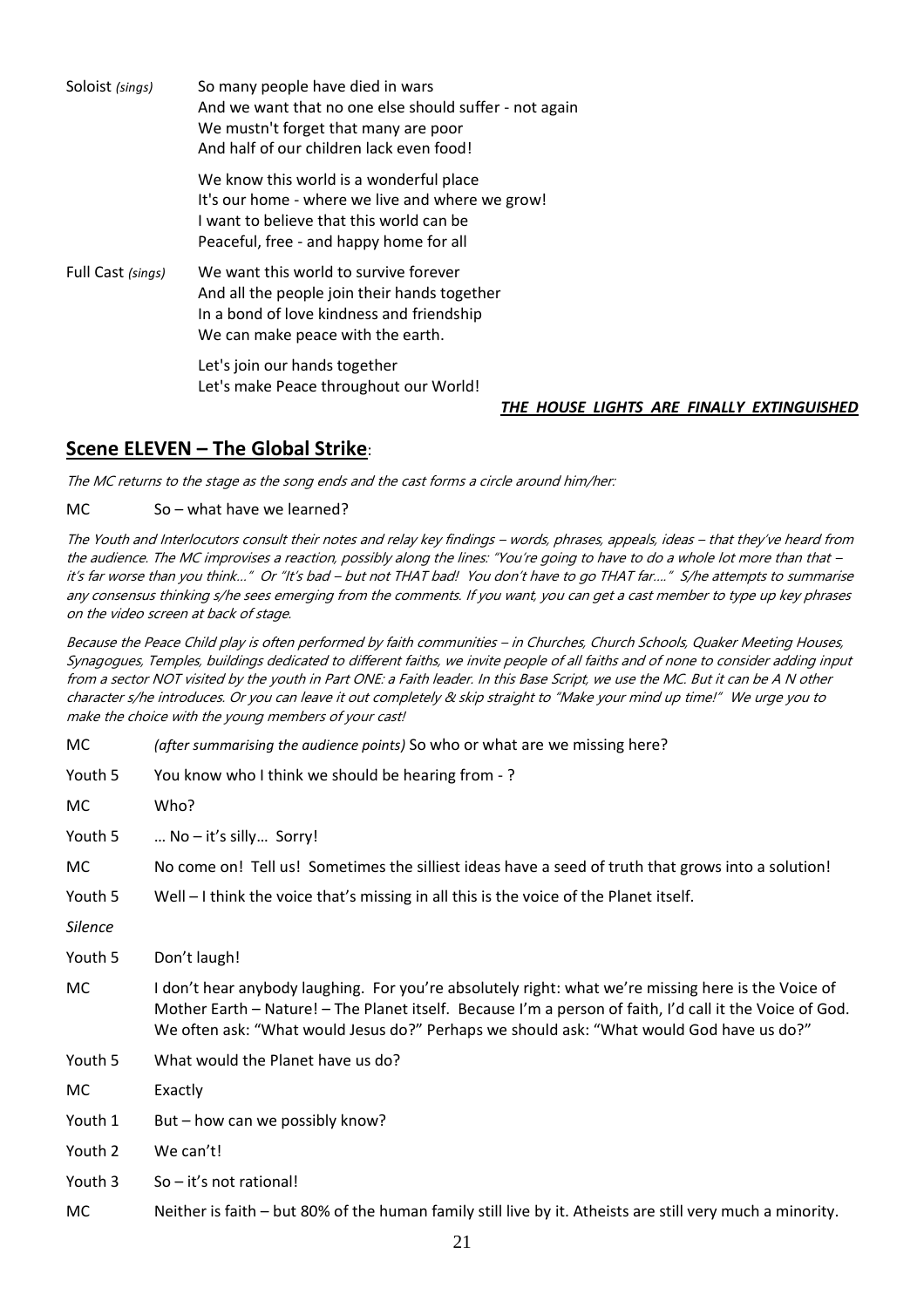- Youth 4 So what would you say God would do?
- MC Have Faith!! Don't give up! Believe in the power of people and the planet to sort this out.

Youth 5 I think the Planet would just say: "Stop hurting me!"

- Youth 6 Yeah! I'd be pretty pissed if I was the Planet or God: "I give you all this great beautiful gift of nature's bounty to enjoy and live on – and you just waste it - polluting everything with your smoke and rubbish…. Clean up your act or I'm going to make you extinct!"
- MC That's the biggest danger, isn't it? That the next great extinction will be us?! But I don't believe that God put us on earth to wipe us off it. That's the essence of Faith. It's not in some imaginary God. It's Faith in life. In this planet – in the earth beneath our feet – in the inherent goodness of the people we find around us. *(Music starts)* If we cling to that Faith – I know we can solve these problems.....

#### *[Song: I Believe](https://www.youtube.com/watch?v=zkKlsszXxtM)*

| MC                              | <b>SUILG. I DETIEVE</b><br>[click here for Video] [click here for Score] [click here for Song - with vocals]<br>If the sun lost it's shine - and the trees started to die!<br>I guess I'd still be full of hope - and yes, I know the reason why! |
|---------------------------------|---------------------------------------------------------------------------------------------------------------------------------------------------------------------------------------------------------------------------------------------------|
|                                 | If the wind grew too old, and the seas started to dry<br>Yes I would still be full of love - don't ask - don't ask me why!                                                                                                                        |
|                                 | I still believe in God<br>I still believe in us His people!<br>And if you really want to know<br>I still believe in this His land                                                                                                                 |
|                                 | So don't turn your head away - don't give up on who you are<br>Just keep loving more each day - and the world will shine for you!                                                                                                                 |
|                                 | I guess it's all in the mind - what you feel is what you see<br>So within your heart just sing these words<br>Come sing - come sing with me!                                                                                                      |
| Cast                            | We believe in God<br>We believe in us His people!<br>And if you really want to know<br>We still believe in this His land                                                                                                                          |
|                                 | We believe in God<br>We believe in us His people!<br>And if you really want to know -                                                                                                                                                             |
| МC<br>Cast<br>МC<br>Cast<br>ALL | I believe<br>- Yes we believe<br>I believe<br>- Yes we believe<br>We believe in this His land!                                                                                                                                                    |
| Youth 1                         | So - It's "Make your mind up time!" What are we going to DO?                                                                                                                                                                                      |
| Youth 2                         | We've learned we can't blame one single sector.                                                                                                                                                                                                   |
| Youth 3                         | We can't blame God or the Planet?                                                                                                                                                                                                                 |
| Youth 4                         | Blame's no part of the solution: we're all complicit!                                                                                                                                                                                             |
| Youth 5                         | What's "Complicit"?                                                                                                                                                                                                                               |
| Youth 6                         | It means: we're all equally responsible!                                                                                                                                                                                                          |
| Youth 5                         | "Complicit." I like that! I'm "Complicit!"                                                                                                                                                                                                        |
| Youth 7                         | (to the MC) - Are you complicit?                                                                                                                                                                                                                  |
| MC                              | Of course I am! Probably more than any of you!                                                                                                                                                                                                    |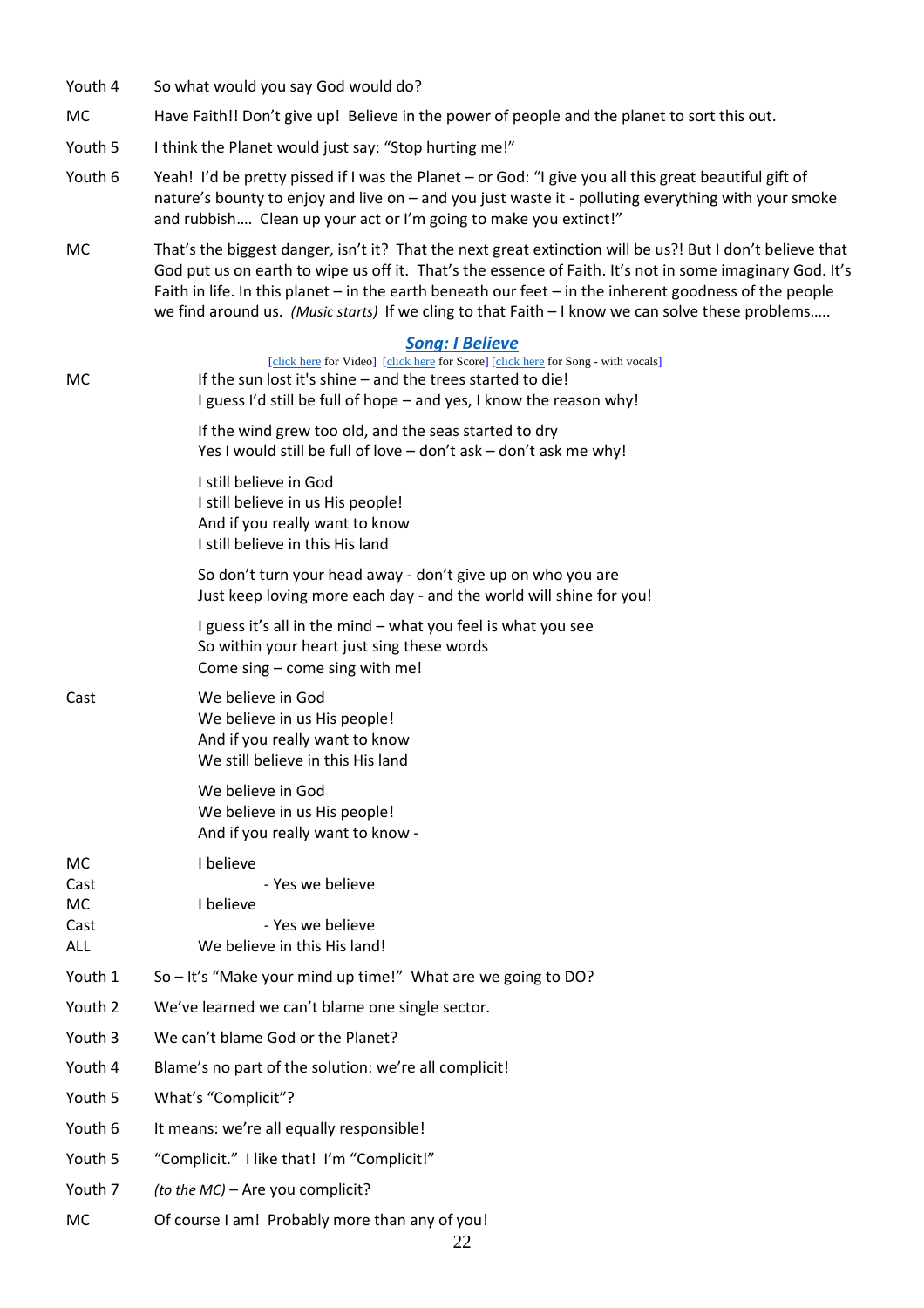Youth 8 *(to the Interlocutors)* – Are you complicit?

Interlocutors *(All together - ashamed)* – Yes!

- Youth 1 *(to the audience)* What about you guys? Would you agree that you're complicit? *(pushes them until s/he gets a hesitant "YES!")*
- Youth 2 You can really agree on the proposition that we're all equally responsible for the mess we're in?
- Audience YES!!
- ALL Cast Louder!
- Audience *(Hollering!)* YES!!
- Youth 1 Thank you! So we're now going to do what people down the centuries have done when faced with leaders determined to do the WRONG thing: we're going to withdraw our labour. We're going to say: *"NO! – we're not going to be complicit in the crime you are committing against Mother Earth – against our children, our grand-children and all future generations."*  $So -$ 
	- Until you stop what you're doing and deposit legal instruments at the United Nations committing your nation to Net Zero targets by – say – 2030; *– and –*
	- Until your business writes letters to all its shareholders explaining that all its products and processes will be 100% net zero from – say – 2030; *– and –*
	- Until your schools put Ecological literacy and Planetary Regeneration at the heart of every  $\blacksquare$ curriculum *– and –*
	- You introduce Personal Carbon Budgets for every human being on the planet -

#### We are -

- Not going to work for you *– and –*
- Not going to pay taxes to your governments or go to your schools or universities *– and –*
- Not going to obey your laws or buy your goods or do anything you tell us.

Because, as Martin Luther King said: "We all have a moral responsibility to disobey unjust laws" – and laws and subsidies don't come much more unjust than those that deny us the right to a future!

- Youth 2 Do you understand what we're saying here?
- Youth 3 Do you all know about Personal Carbon Budgets?
- Interlocs *(The interlocutors – and audience – look blank)* No!
- Youth 4 But it's the basis of everyone's Tax code!!
- Youth 5 It is now! It wasn't back then! You'll have to explain it to them....
- Youth 6 Me?!
- Youth 1 OK I'll do it: to keep the planet safe, we can only emit a certain amount of carbon. BUT because the average American emits 200 times more carbon than the average Ethiopian, Americans – and Europeans, the Japanese – All the rich people have to buy Personal Carbon credits from the poor people! That way – we solve the problem of climate change and reduce rampant inequalities across the planet.
- Youth 8 Simple, isn't it?
- Youth 1 Well it was to us! And it is to everybody now but back then, they thought it the work of the Devil. But it's fair, isn't it?
- Youth 2 It surely is NOT fair for one set of people to emit 200 times more carbon than another?
- Youth 3 That's what we've got to stop!
- Youth 4 We're deadly serious.
- Youth 5 We're none of us going back to work until we have stopped it.
- Youth 6 This isn't just kids it's all of us!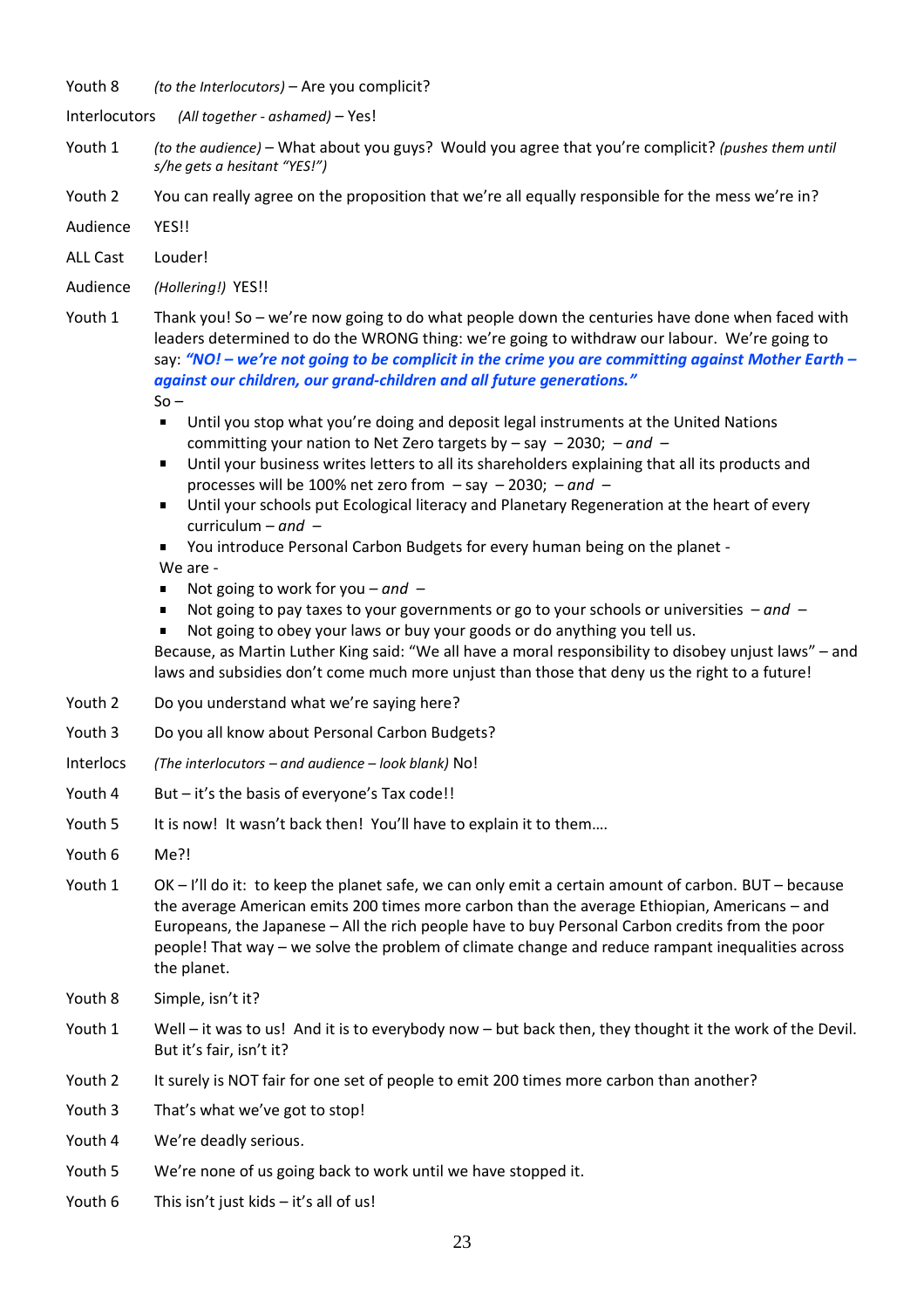Youth 7 We're all COMPLICIT!

Youth 8 So - Are you with us?

All *(severally – coming down to join the audience at their tables)* Please stand up if you're with us.

*The Global Strike slide comes up on the Screen at the Back – and the cast move amongst the audience – urging each of them to stand up for the Future. As the MC speaks, they stay with the audience, watching as countries start to join – and the Global Strike slide dissolves into the Map of the world slowly going red.*



# **"We the Peoples of the UN Global Strike for the Future"**

# **Please Stand – if you'd join a Global Strike to save your child's Future –**

MC It took a while, but the power of social media and the recognition that this was all of us pulling together for LIFE – for saving the planet's resources for future generations – meant that everyone eventually got involved.



*Music starts – and the upbeat mood continues as more and more countries join – more and more of the audience stand – urged by the cast who all sing the chorus from down with the audience – building to a joyous climax.* 

#### *Song: World - Part II*

[\[click here](https://www.peacechildthemusical.com/wp-content/uploads/2021/06/World-backtrack-in-E.mp4) for Video] [\[click here](http://www.peacechildthemusical.com/wp-content/uploads/2018/10/World.m4a) for Score] [click here for Song - with vocals] [click here for Song - instrumental]

| Cast (all together in a great shout!) | Can't you see the tide is changing?<br>Don't you see the people rising?<br>Children coming out from under<br>Slowly rising with the thunder                                                   |  |
|---------------------------------------|-----------------------------------------------------------------------------------------------------------------------------------------------------------------------------------------------|--|
|                                       | Listen to the striking people<br>Demanding LIFE and emphasising<br>Human rights - the road to follow<br>Leading to a great tomorrow                                                           |  |
|                                       | Don't you see the people changing?<br>The Natural World regenerating?<br>Conservation has been crowned<br><b>Toxic Greed and Madness drowned!</b>                                             |  |
|                                       | World - look at what we can be!<br>Look at what we've achieved<br>Look at what we can do!<br>Life! - look at how we will live!<br>Look at how love will rule<br>Look at the Peace we've made! |  |
|                                       | Gone, gone are all those painful days<br>Gone are all the hate-filled ways<br>Love and peace are here to stay<br>And all life is growing<br>Our world is shining - today!                     |  |
|                                       | $\sim$ $\lambda$                                                                                                                                                                              |  |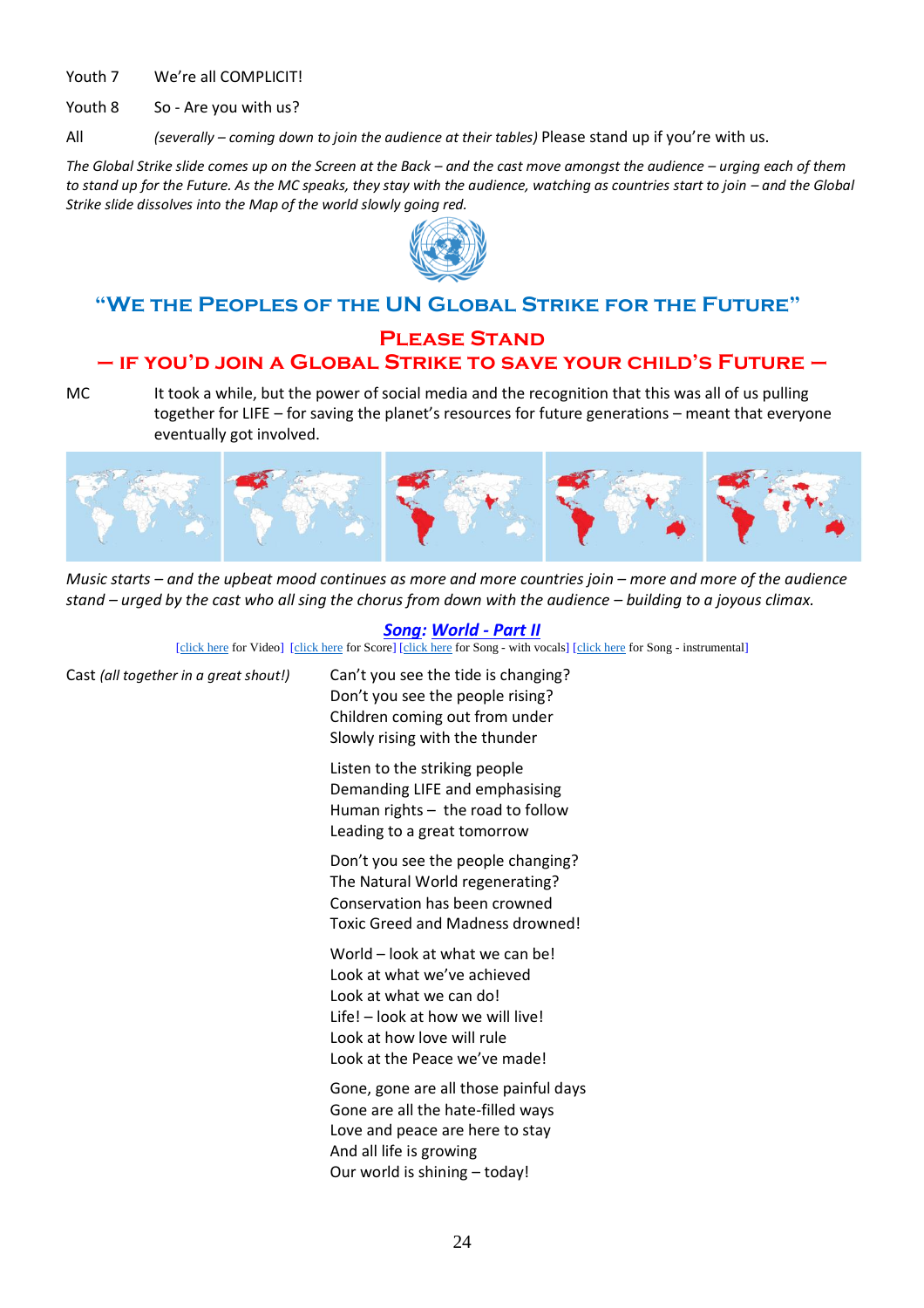

*Onstage, the Interlocutors are huddled downstage Left – persuading the reluctant MP to listen. Finally, s/he agrees – and they*  all high five each other. The Media Executive in his orange shirt comes forward as their spokesman. The kids applaud – and *encourage the audience to do so as well. The Media Executive holds up his hand for silence:*

Media Exec. This is a truly momentous day for Humanity – a day which, had we gone on as we were, could have taken us  $20 - 30$  – even 50 years to get to. Now – after the intervention of these courageous young people, I am pleased to say that we in the private sector, our friends in the education / academic and scientific research sector and all our friends in the civil society, peace, human rights and other sectoral movements around the world – have come together. And – by superhuman lobbying and negotiation, we've been able to persuade almost all the UN's Member State Governments to make the transition to a 100% Net Zero GREEN Economy by 2030 – AT THE LATEST!!

*Whoops and cheers from the Cast( - and, we hope, from the audience!) + boos from some of the Interlocutors. The Advertiser holds up his hand again:*

- Media Exec. Now we know there are some dissenting voices. There are even some who think that Climate Change is a good thing and that we should let it rip. But – I tell you guys: you're on the wrong side of History. Fossil Fuels would have run out anyway before the end of the next century – and then you would have HAD to do what we're asking you to do now.
- Youth 1 We're just asking you to do it a little earlier so we don't fry the planet. It's called "Common Sense"....
- Youth 2 It's also called "Democracy." When a majority wants something done, even if you don't like it, you have to let it go. Move on and if it was a mistake, future generations can correct it.
- Youth 3 But this isn't a mistake. I look forward to bringing up my kids and grand-kids in a clean, green world powered for free from the sun, the wind and the waves!
- Youth 4 No longer will we cough and splutter by breathing air polluted by smoke from chimneys and fossil fuel driven cars and trucks!
- Youth 5 No longer will we have to worry that, just by being here, we're causing our planet Pain!
- Youth 6 No longer will we seek to dominate Nature; rather we shall seek to live in harmony with Nature as we seek to live in love and harmony will all living beings with whom we share this lovely planet.
- Youth 7 And no longer will we seek to satisfy every longing through retail therapy or consumption or excess. Greed and Gluttony will become to us distant memories. Like slavery, torture and nuclear weapons, they are buried on the ash heap of history.
- Youth 8 And we will learn to celebrate this day the UN's Birthday, October  $24<sup>th</sup>$  every year from now until the end of time, to remind ourselves to keep these promises…..
- **Entr'acte**: Music. The children come forward to sing: *Song: If you Close your Eyes*. The opening slide comes back on the Video Screen. The Youth clear the stage as the children sing.



# **United Nations Day Festival**

# **24th October 2075**

*Song: If you Close your Eyes*

[\[click here](http://www.peacechildthemusical.com/wp-content/uploads/2018/11/7.-If-you-close-your-eyes-Instrumental.m4a) for Score] [click here for Song - instrumental]

Children's Chorus Now if you close your eyes You can be what you want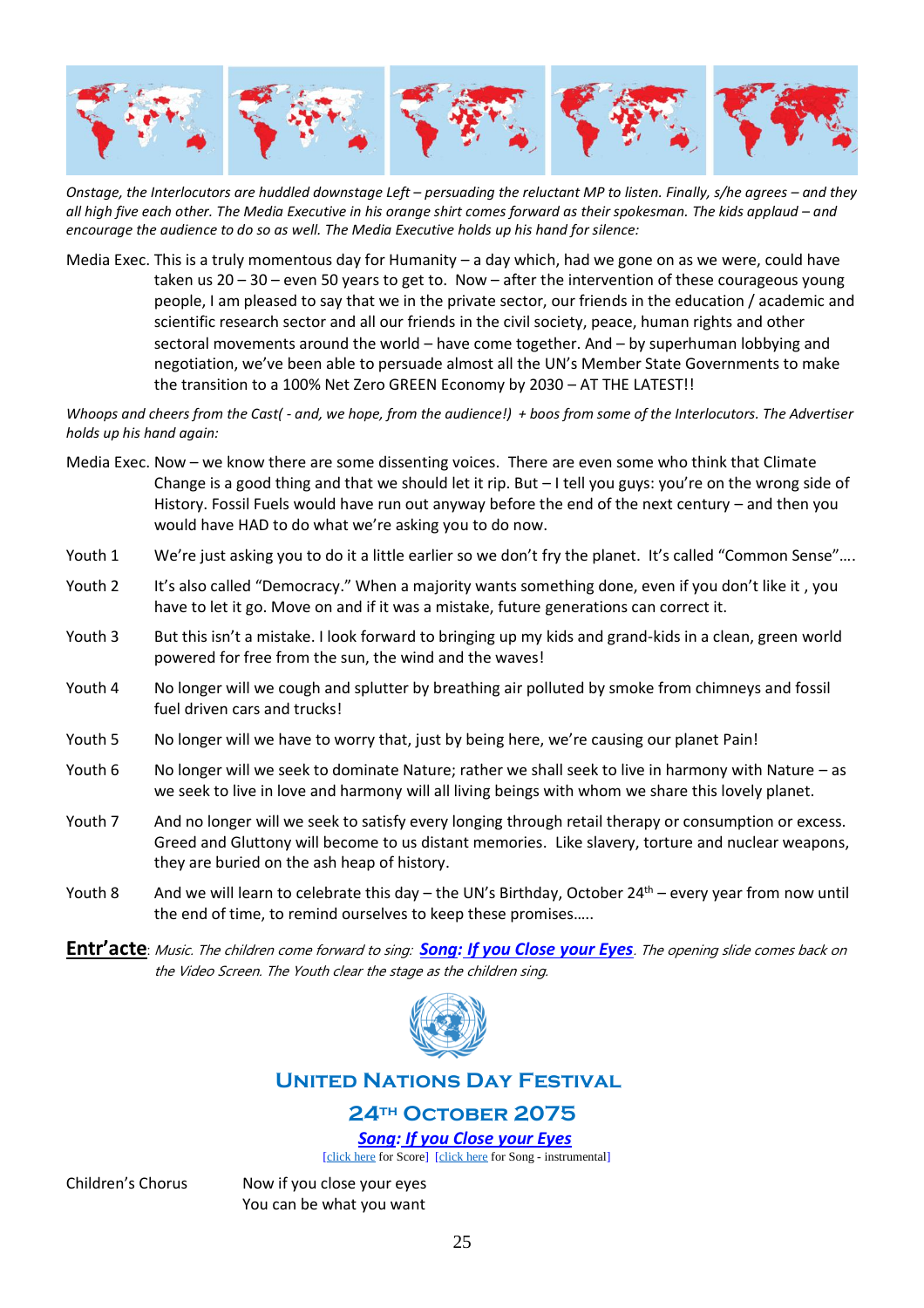And if you close your eyes You can feel deep in your soul. Don't you see, it's your destiny. Don't you see it was meant to be.

It's happening everywhere People waking up Together facing a great new dawn Reaching out for love

Do you believe in miracles Have faith in things unseen Take a good look around you now No! No it's not a dream!

So open up your eyes and fly Beyond the skies And open up your mind You can see beyond your dreams Now open up your heart And behold – a brand new YOU!!

# **Scene TWELVE – Peace Day 2075**:

*The MC comes forward, congratulating the actors.*

MC Well done, team. *(to the children)* I think they deserve a round of applause, don't you?

*They clap – which, hopefully, the audience joins in with.*

- MC Any questions?
- Child 1 I still don't quite understand why the Personal Carbon Budgets were so important?
- Child 2 They hardly matter nowadays.
- MC That's because hardly any one uses carbon any more. We know it poisons the planet and we've learned we cannot do that. You wouldn't put poison in your body, would you?! So – why would anyone put poison into the planet?
- Child 3 They must have been really stupid back then?
- Child 4 How could anyone have been that crazy?
- Child 5 Not just anyone: ALL of them!
- Child 6 Right! Everyone was doing it!
- MC Well now they know! *(pointing to the audience)*
- Child  $7$  These people do! But is that enough?
- MC It is if they go back and tell the others.

Child 8 Will you?

*Expect a few mumbles – or silence. The MC improvises a response to how ever they react, along these lines:*

MC Thank you! Because the rules of time travel demand that you go back. Many time travellers, seeing the clean green world we live in now, beg to be allowed to stay here. But that's not how it works. You have to struggle, as we did, to get yourselves here. Do you think you can do that?!

*Hopefully, a few more enthusiastic mumbles. The rest of the Youth Cast come forward, interacting with the audience, working up the people they talked to in the World Café*

Youth 1 You can do better than that.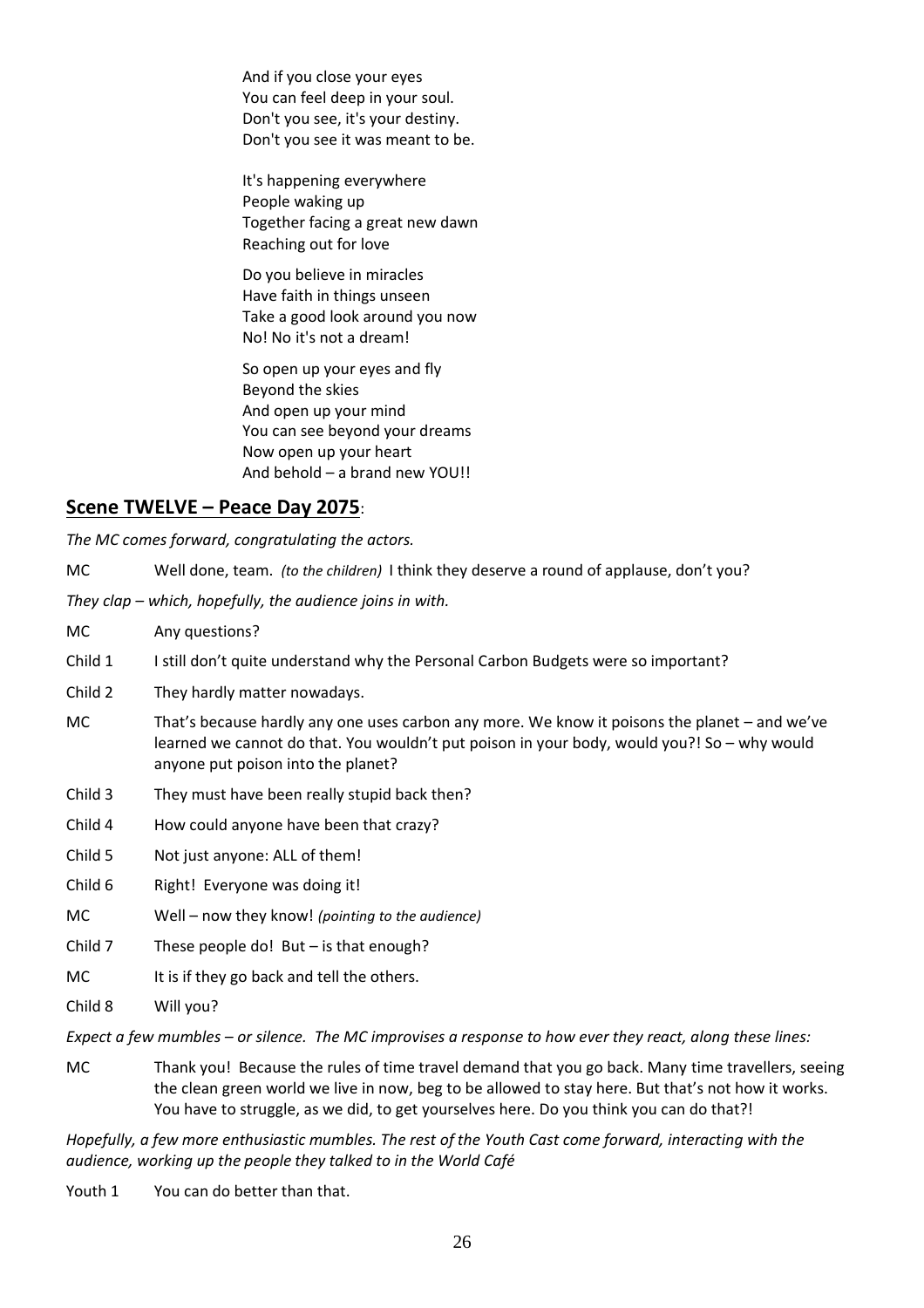- Youth 2 C'mon! You surely can't be happy living this shitty lie?
- Youth 3 Are you?
- Youth 4 I wouldn't be! Those screams were real for me!
- Youth 5 Me too!
- Youth 6 Not just me! The whole planet was screaming through me!
- Youth 7 "GET YOUR ACT TOGETHER!!"
- Youth 8 "How can you be so stupid??!!"
- Youth 1 Please tell me you get it now!?
- Activist (1) You have to!
- Activist (2) That's what I learned! We have to work together!
- Activist (3) I never believed that I would be working with Advertising executives, or Business Leaders! But I love them now! We're good friends, aren't we –
- BizLead I made you God Father to my daughter....
- Youth 2 There you go! Love and Harmony NOT Blame and Domination….
- MC That and a recognition that you don't have to wait until your  $18<sup>th</sup>$  Birthday to make a real difference in the world.
- Youth 3 *(to the MC)* Respect Bro'! You probably made a bigger difference before your 18<sup>th</sup> Birthday than you ever have since?!
- MC Absolutely true in my case! That's why I listen to you young people!
- Child 1 Will you all do that for us?

*Waits for the audience to respond. The cast are now spread around the auditorium – They encourage the individual audience members sitting close to them.* 

Cast *(severally)* C'mon – you can do better than that! It's your future too! Support us! Please etc….

MC You will! That's what will save you!

*The Audience finally stand and clap – say YES! – show their support in some way!*

Child 1 *(responding)* Thank you! Let's Sing!

MC Come on – all of you! Let's Sing! Let's celebrate this clean, green wonderful world we're living in now – the world in which you will soon be joining us!

Child 1 Go for it!

*Music starts – the cast stand amongst the audience. They hand out song sheets and encourage them to sing too:*

|                           | <b>Song: SING!</b>                                                                              |
|---------------------------|-------------------------------------------------------------------------------------------------|
|                           | [click here for Score] [click here for Song - with vocals] [click here for Song - instrumental] |
| Cast (with the audience!) | Sing! I do wish the world would sing!                                                           |
|                           | I do wish the world would say                                                                   |
|                           | How they love to live and play                                                                  |
|                           | How they need each other's                                                                      |
|                           | Peace! – that is all we want to have                                                            |
|                           | That is all we want to share,                                                                   |
|                           | Let us live our lives in peace,                                                                 |
|                           | Oh let us give this life a chance to $-$                                                        |
|                           | Love! - love is all I need,                                                                     |
|                           | Love is all I want,                                                                             |
|                           | Love is everywhere $-$                                                                          |